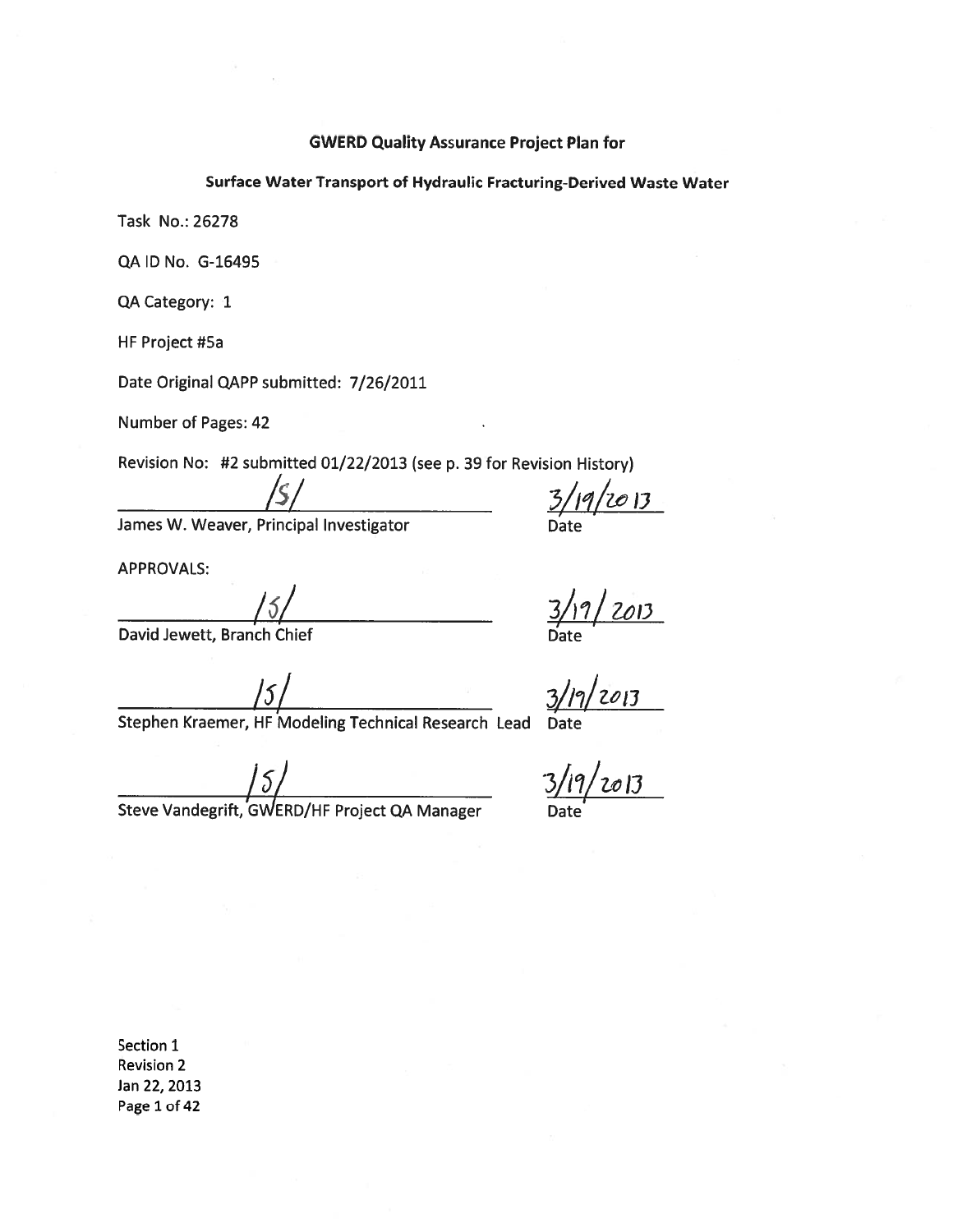#### **Disclaimer**

 EPA does not consider this internal planning document an official Agency dissemination of information under the Agency's Information Quality Guidelines, because it is not being used to formulate or support a regulation or guidance; or to represent a final Agency decision or position. This planning document describes the overall quality assurance approach that will be used during the research study. Mention of trade names or commercial products in this planning document does not constitute endorsement or recommendation for use.

### **The EPA Quality System and the HF Research Study**

 EPA requires that all data collected for the characterization of environmental processes and conditions are of the appropriate type and quality for their intended use. This is accomplished through an Agency-wide quality system for environmental data. Components of the EPA quality system can be found at [http://www.epa.gov/quality/. E](http://www.epa.gov/quality/)PA policy is based on the national consensus standard ANSI/ASQ E4-2004 *Quality Systems for Environmental Data and Technology Programs: Requirements with Guidance for Use*. This standard recommends a tiered approach that includes the development and use of Quality Management Plans (QMPs). The organizational units in EPA that generate and/or use environmental data are required to have Agency-approved QMPs. Programmatic QMPs are also written when program managers and their QA staff decide a program is of sufficient complexity to benefit from a QMP, as was done for the study of the potential impacts of hydraulic fracturing (HF) on drinking water resources. The HF QMP describes the program's organizational structure, defines and assigns quality assurance (QA) and quality control (QC) responsibilities, and describes the processes and procedures used to plan, implement and assess the effectiveness of the quality system. The HF QMP is then supported by project-specific QA project plans (QAPPs). The QAPPs provide the technical details and associated QA/QC procedures for the research projects that address questions posed by EPA about the HF water cycle and as described in the *Plan to Study the Potential Impacts of Hydraulic Fracturing on Drinking Water Resources* (EPA/600/R- 11/122/November 2011/[www.epa.gov/hydraulic fra](http://www.epa.gov/hydraulic)cturing). The results of the research projects will provide the foundation for EPA's 2014 study report.

 This QAPP provides information concerning the Wastewater Treatment and Waste Disposal Stage of the HF water cycle as found in Figure 1 of the HF QMP and as described in the HF Study Plan. Appendix A of the HF QMP includes the links between the HF Study Plan questions and those QAPPs available at the time the HF QMP was published.

 Section 1 Revision 2 Jan 22, 2013 Page 2 of 42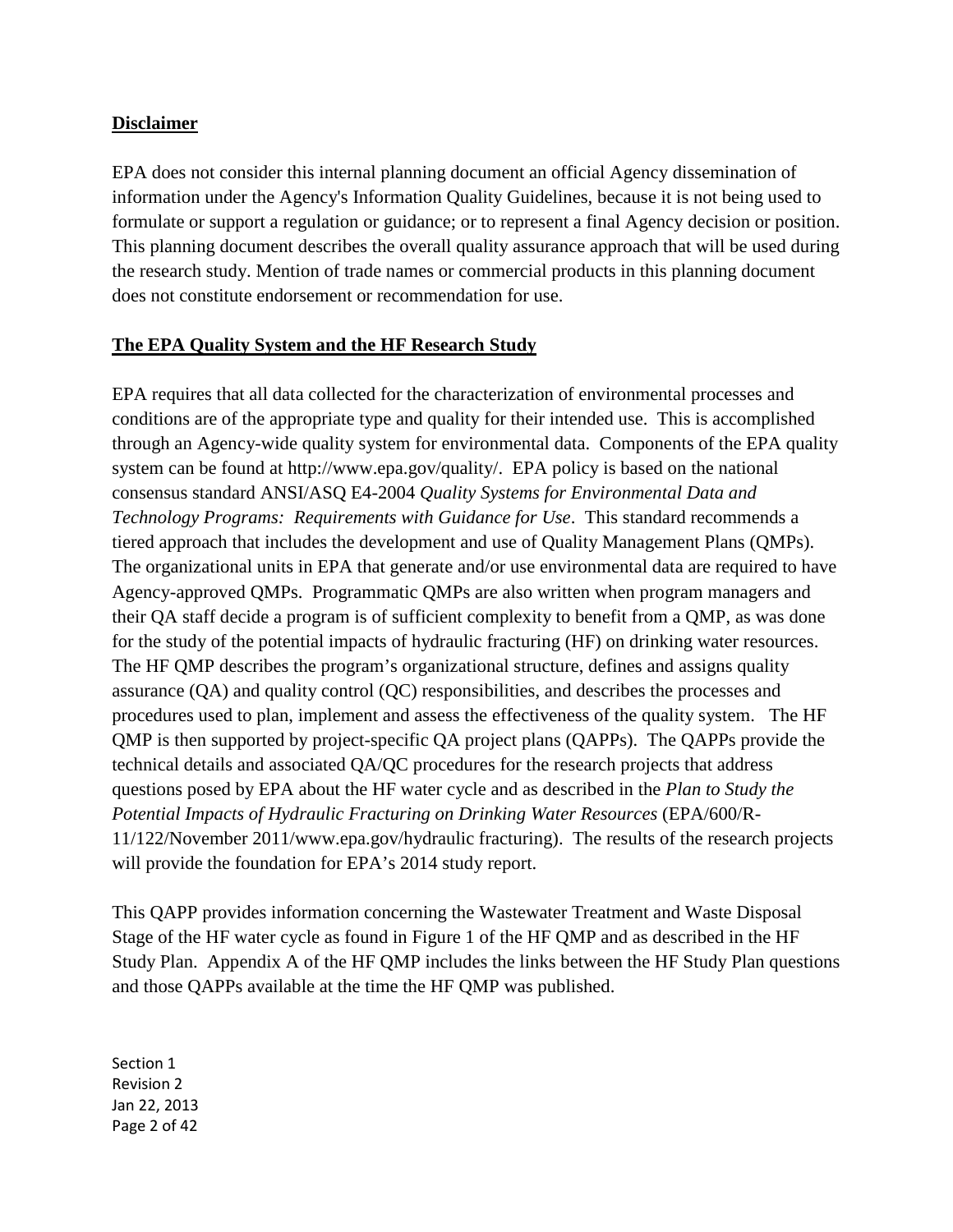# **A2 Contents**

Section 1 **Revision 2** Jan 22, 2013 Page 3 of 42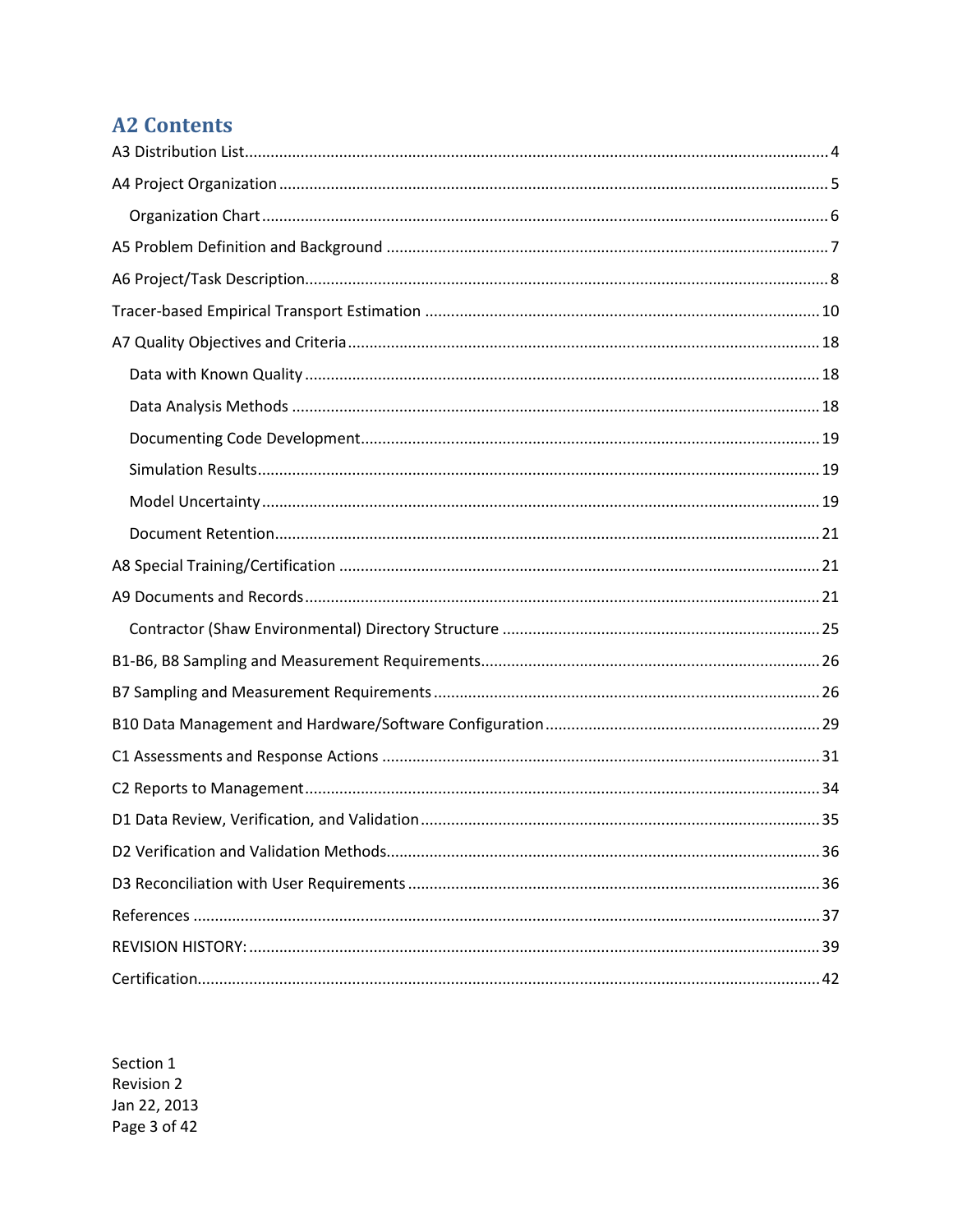## **A3 Distribution List**

Jim Weaver, NRMRL, GWERD

Susan Mravik, NRMRL, GWERD

David Jewett, NRMRL, GWERD

Steve Vandegrift, NRMRL, GWERD

Stephen Kraemer, NERL, ERD

Contract/Coop project participants:

 Victor Murray, Shaw Environmental Jonathan Shireman, Shaw Environmental Kay Pinley, SEEP program

Section 1 Revision 2 Jan 22, 2013 Page 4 of 42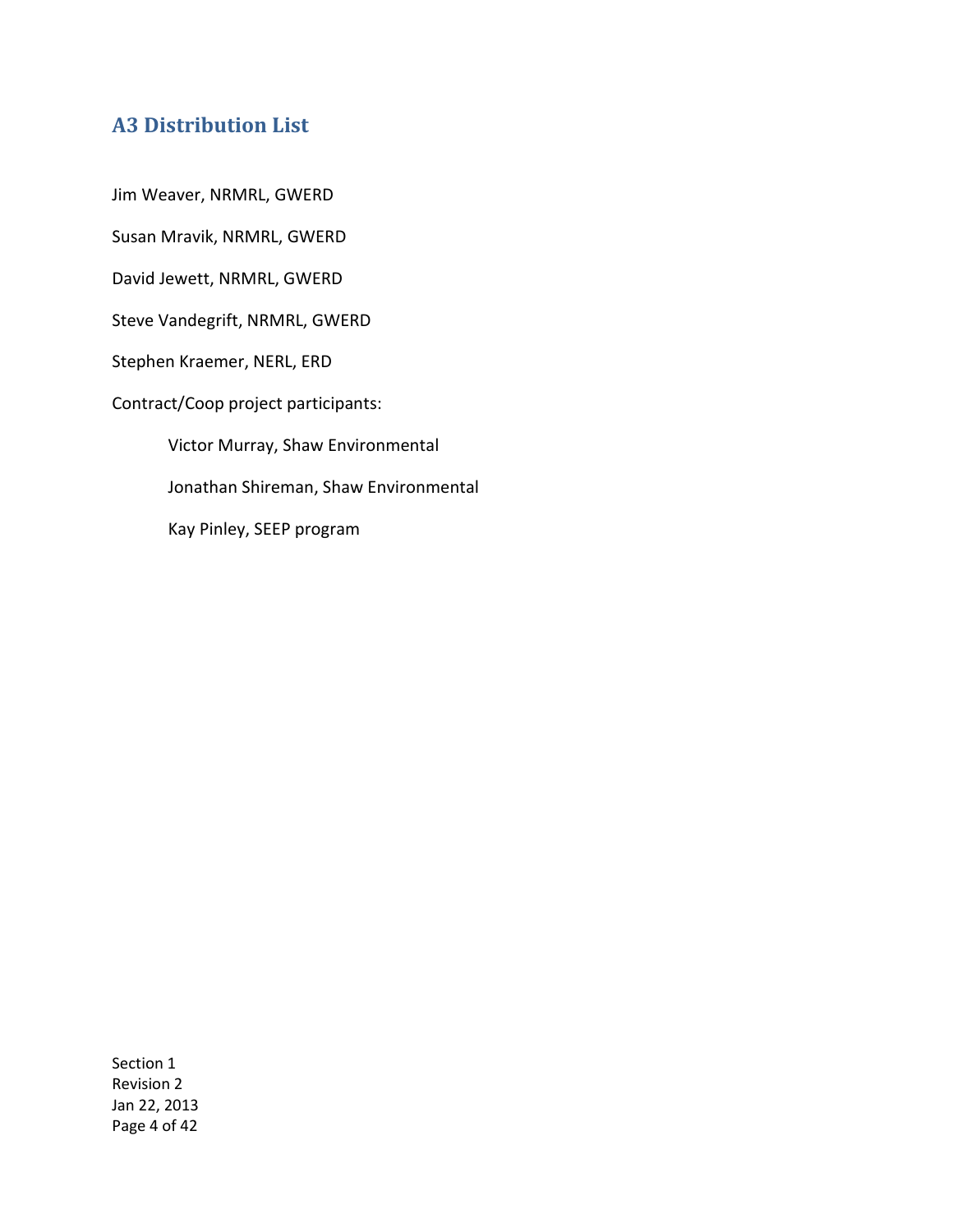# **A4 Project Organization**

 Stephen Kraemer, Research Hydrologist, National Exposure Research Laboratory (NERL), Ecosystems Research Division (ERD), Regulatory Support Branch (RSB), Athens, GA, and  *Modeling Technical Research Lead*, ORD Hydraulic Fracturing study. Responsibilities: Review and approval of QAPP, project coordination, and review of draft deliverables *.* 

 Steve Vandegrift, Quality Assurance Manager NRMRL, GWERD, Ada, OK. Responsibilities: QA review and approval of QAPP and final report, QA guidance, and management of QA audits.

 Jim Weaver, Research Hydrologist, NRMRL, GWERD, SRB, Ada, OK. Responsibilities: task oversight, scenario development, modeling, code development, literature review, QAPP preparation and implementation, document authoring, ensuring the project adheres to the QAPP, and implementation of corrective actions identified during audits and reviews.

 Susan Mravik, Soil Scientist, NRMRL, GWERD, SRB, Ada, OK. Responsibilities: Scenario development, data collection, model application, contractor oversight.

Victor Murray, Shaw Environmental, Map preparation, river parameter determination

Jonathon Shireman, Shaw Environmental, data mining from state agencies

Kay Pinley, Senior Environmental Employee Program participant, data preparation and checking

 All project participants shall read and document that they have read this QAPP Revision No. 2 using the form on p. 39.

Section 1 Revision 2 Jan 22, 2013 Page 5 of 42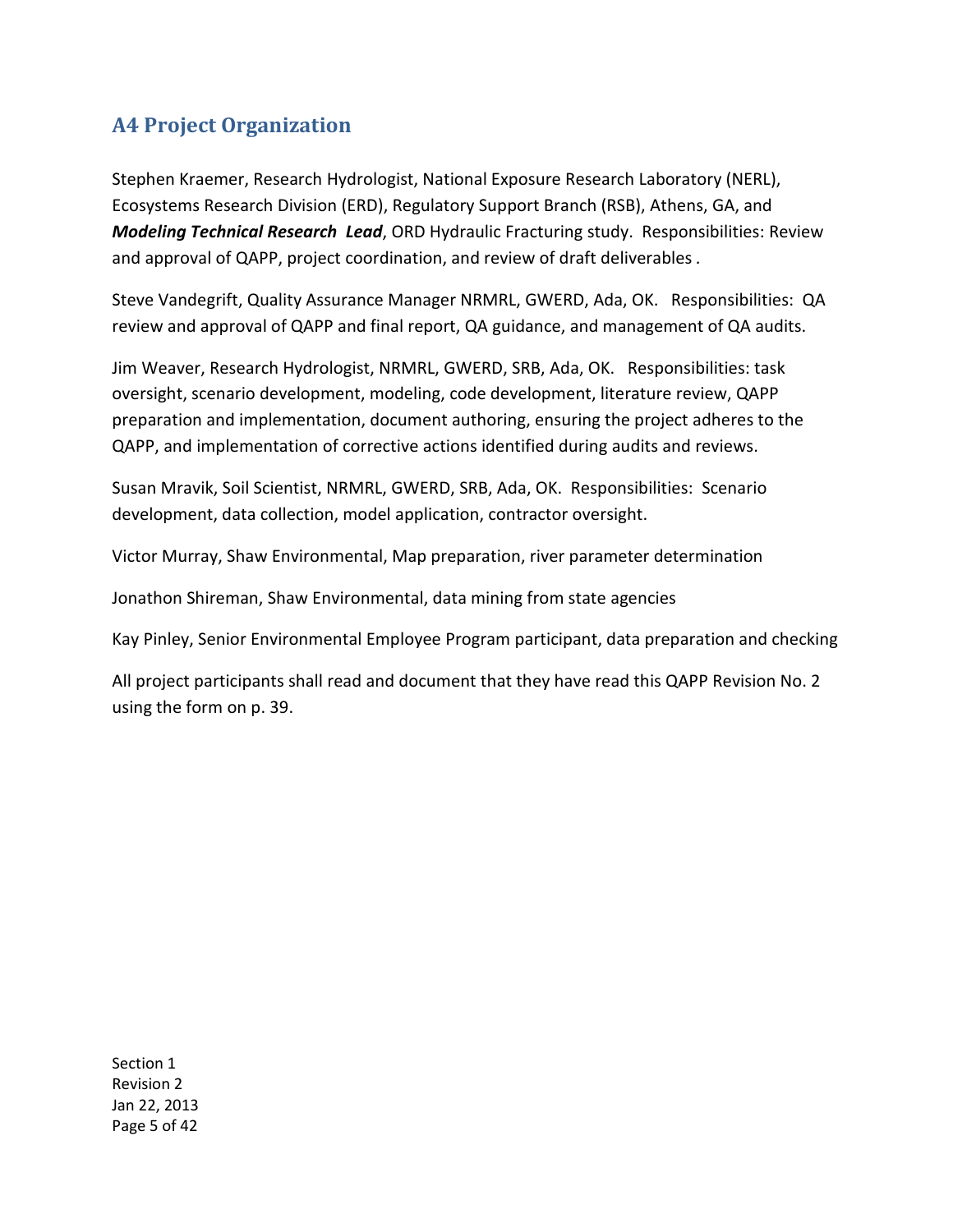### **Organization Chart**



Section 1 Revision 2 Jan 22, 2013 Page 6 of 42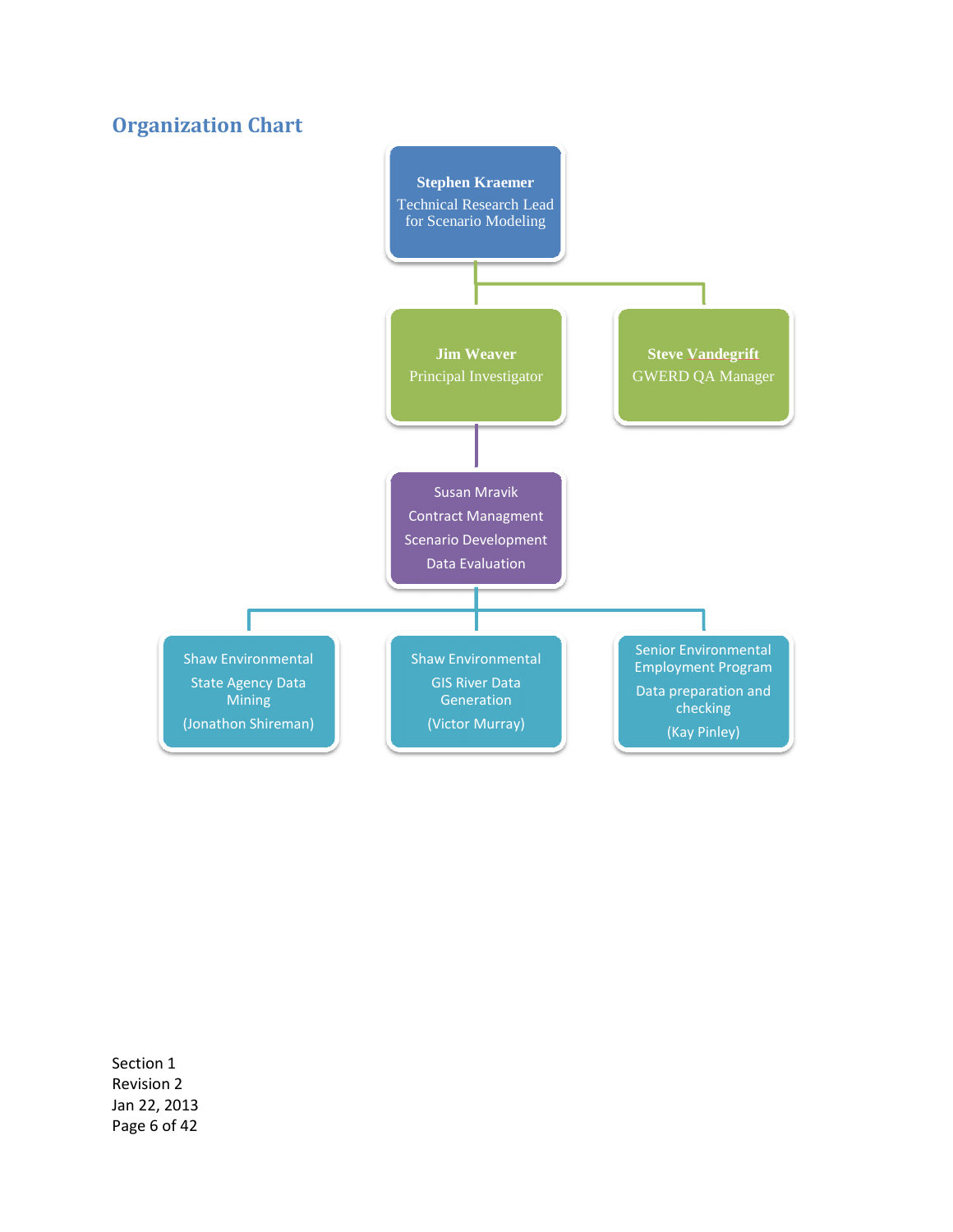# **A5 Problem Definition and Background**

 Production water management in the United States was studied by Clark and Veil (2009) who showed that most production water is disposed of by injection, although some was treated in waste water treatment plants. Disposal of hydraulic fracturing (HF) flow-back and production water to treatment plants and subsequent release to surface waters presents potential drinking water contamination problems. These might result from release of naturally occurring radioactive materials (NORMs), elevated concentrations of chloride and bromide, which lead to disinfection byproduct formation in water treatment plants, and possibly other compounds that are present in treated waste waters. NORMs have been characterized as simply gross alpha decay or by identification of specific nuclides, including radium and uranium 235. Increased chloride and bromide present potential problems as they increase the formation of both regulated and unregulated disinfection byproducts. Bromide, particularly, could be a problem when chlor-amination is used for treatment and can lead to a family of unregulated disinfection byproducts. If sufficient in magnitude, HF wastes might expand this problem to areas with low naturally occurring bromine.

 Transport in rivers, from discharges to drinking water intakes, is potentially influenced by a number of processes that include river discharge, longitudinal and transverse mixing, turbulent diffusion, volatilization, sorption and decay. River discharge varies from point-to-point and day-to-day as it responds to changing rainfall and runoff. Waste is discharged to rivers at various locations, rates and compositions. Publically owned treatment works (POTWs) and industrial treatment plants may accept HF wastes on an intermittent basis and the composition, volume and frequency of discharge from these is expected to be variable. There may be blending of HF waste with other waste water to reduce impacts to receiving waters.

 HF flowback and production water disposal methods vary around the U.S (Clark and Veil, 2009). In some locations deep well injection is used, while others, notably Pennsylvania, allow treatment of wastes at waste water treatment plants. Recycling of HF flow-back and production water for use in additional HF operations decidedly plays a role in the quantity and quality of waste water. These issues have been widely publicized so that future changes in disposal practices are likely. In so far as possible, this project will be designed to provide the most usable results.

Section 1 Revision 2 Jan 22, 2013 Page 7 of 42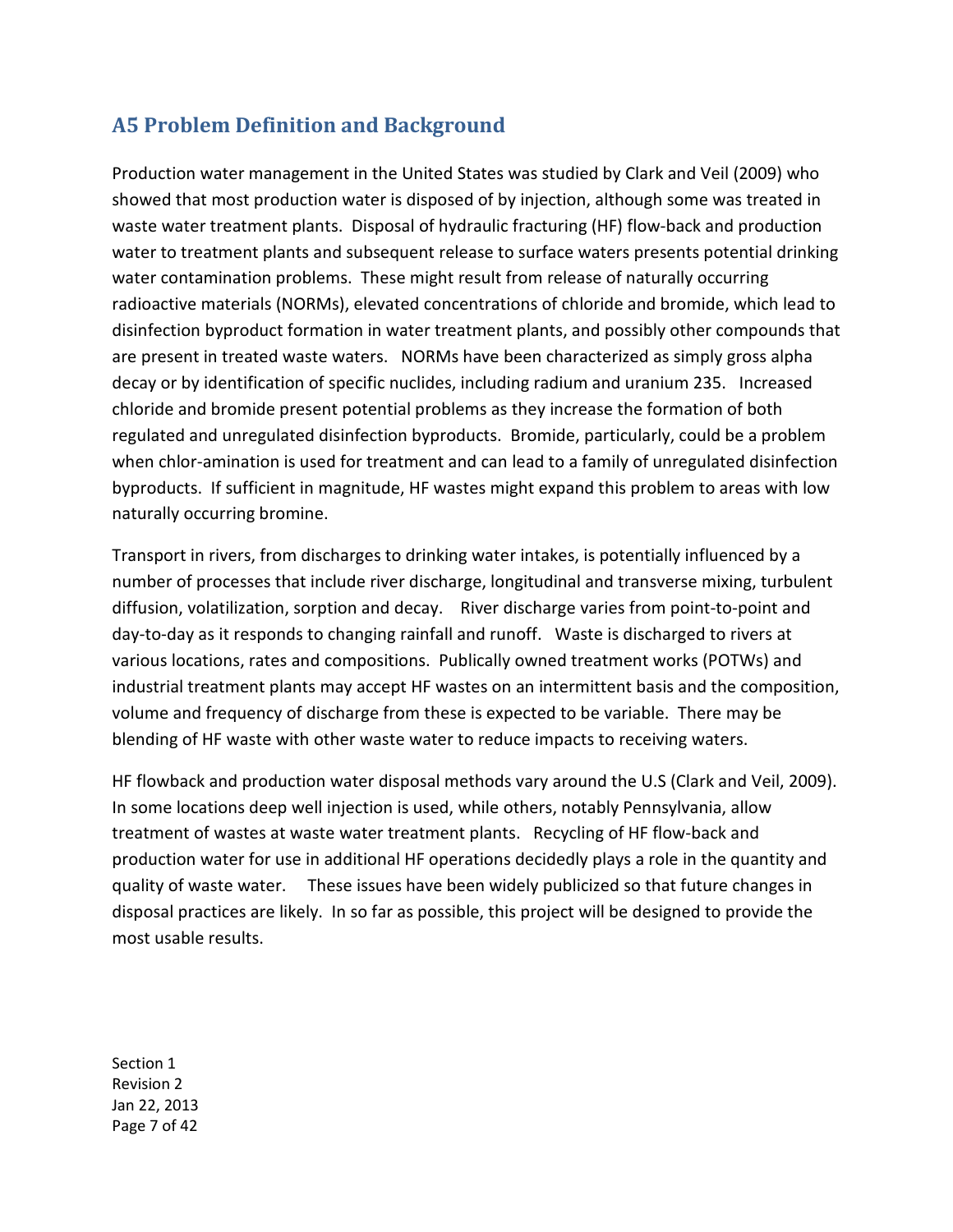#### **Objectives**

 The primary objective of this project is to use models to illustrate the conditions under which disposal of hydraulic fracturing wastes might cause negative impacts on drinking water resources.

resources.<br>This objective will be met through two sub-objectives:

- 1) Simulating a generic river situation using the most accurate descriptors as possible to provide a first order view of problematic conditions.
- 2) Simulating one or more river networks to show potentially problematic conditions where given the actual locations of water intakes.

 The project QAPP will be updated after the first set of results (the generic river simulation) is produced. This will allow for "lessons learned" to be incorporated into the QAPP for the watershed simulations. Since the modeling approach may be changed for the watershed-specific simulations, different tests will be undertaken for model sensitivity and uncertainty.

## **A6 Project/Task Description**

 Scenarios are to be developed to address surface water disposal of treated HF wastes. Definition of the scenarios provides the conceptual model for evaluation. The conceptual model includes definition of the river system, location of discharges and drinking water intakes, flow rates, discharge rate and composition, transport and transformation processes, required dimensions, and others. Since one focus should be on long-term impacts, the analysis could start with a baseline analysis. This baseline could be defined as both a steady flow in the river network and a steady discharge of treated HF waste, which represent a specific type of release into representatively-flowing river. Deviations from this baseline can address impacts at low flow or drought conditions where discharge might decrease and water demand might increase and conversely at high flow conditions. Waste disposal involving varying volumes or numbers of discharges (both increase and decrease), time-dependent loadings of discharges and varying concentration of effluents are a second set of factors influencing the scenarios. These two sets of factors generate a series of potential impacts for consideration of impacts at drinking water intakes.

Section 1 Revision 2 Jan 22, 2013 Page 8 of 42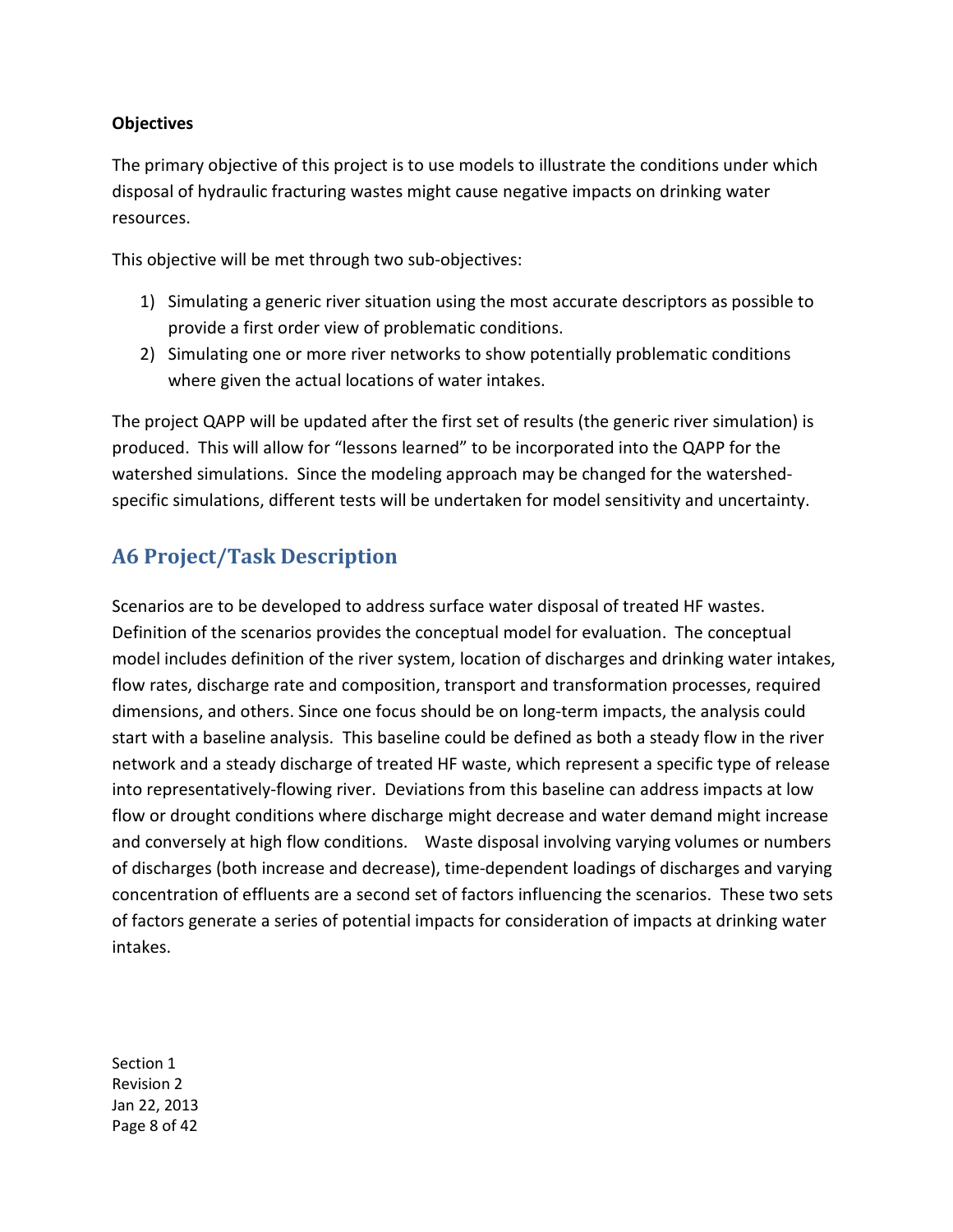#### **Data requirements**

 The Monongahela, Allegheny, and Susquehanna River networks have been used for disposal of treated HF waste waters, and as such will be the focus of data collection and are likely candidates for development of scenario analysis. Data associated with these rivers that are needed for this study include the geometry of the river network, data on flows and bathymetry, where available from the U.S.G.S. river monitoring network. USGS tracer studies performed on these rivers (e.g., studies on the Susquehanna) may be useful for estimating travel time and effective diffusion coefficients. Data on the quantity and quality of HF discharges are needed. Sources include EPA, DOE and State Agency reports. Existing discharge/drinking water intake data will be sought to test the modeling approach for specific situations.

#### **Model selection**

 The characteristics of the chosen scenarios, data and availability of model codes will be used to select the appropriate code or codes for simulation. Some simple transport calculations or analytical solutions to the transport equation may be useful in a rough screening analysis. With the need to accommodate increasingly complex features of river networks, numerical models are typically used (for example, the US EPA WASP model, QUAL2K, US COE RMA4, and others). All environmental models are dependent on their input data (see e.g., Oreskes, 2003), so the overall level of improvement in simulation results depends on model capabilities and also availability of input data. Major uncertainties exist in estimating travel times (equivalently transport velocities) and turbulent dispersion coefficients and tracer experiments are advocated as a means to determine their values (Jobson, 1996). For an analysis, such as this, where a generic approach is taken to determine where conditions may exist that are problematic, realistic estimation of model quantities is a critical consideration. To minimize these problems an approach will be taken in this work that relies on tracer data, and its empirical analysis coupled with numerical simulation of the two types described below. Because the empirical approach does not eliminate uncertainties in velocity and dispersion, nor eliminate uncertainty in other parameters, uncertainty analyses will be integrated into the calculations.

 The empirical/statistical approaches pioneered by Holley and Jirka (1986) and Jobson (1996) will be evaluated for use in the generic river simulation phase of the project. These models are based on compilations of tracer data. The advantage of these approaches for generic screening is that they 1) are based on rivers from around the U.S., 2) use tracer data from actual

 Section 1 Revision 2 Jan 22, 2013 Page 9 of 42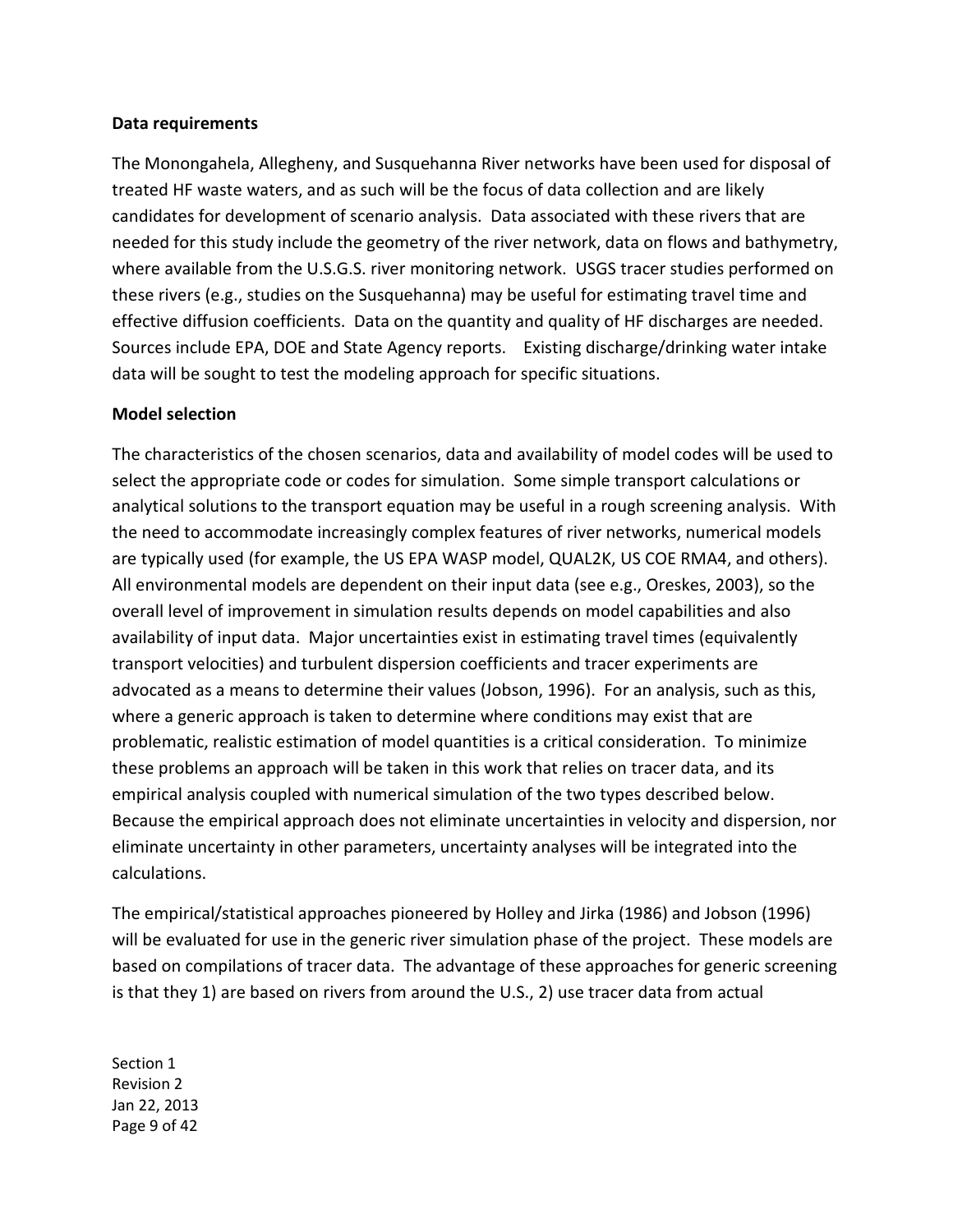experiments, so that they do not require assumptions on travel times and dispersion coefficients and 3) are complimentary to the simulation programs described above.

 Jobson's technique was developed for application to instantaneous releases in single reaches, which are characterized by single values of slope, discharge, average annual discharge, and drainage area. Thus the method will be generalized for 1) rivers with varying reach properties, 2) branching river networks, 3) continuous injections of specified duration. The code will be implemented in Java and tested against available tracer data. Comparisons will be made and documented to one or more of the models mentioned above.

# **Tracer-based Empirical Transport Estimation**

 Jobson (1996) developed an empirically-based approach to estimate travel time and longitudinal dispersion in rivers and streams. The method relies on compiled tracer data so that the result is largely based on observation of transport in real systems. The motivation for this approach is stated by Jobson

 "In general there are no reliable methods of determining prediction dispersion coefficients (mixing rates) from commonly available hydraulic information. Stream velocities, typically predicted by use of a flow model, generally require very detailed channel geometry and flow resistance coefficients, which are seldom available. The availability of reliable input information is, therefore, almost always the weakest link in the chain of events needed to predict the rate of movement, dilution, and mixing of pollutants in rivers and streams."

 Much of this statement remains true fifteen years later, although advances have been made in predicting longitudinal dispersion coefficients (see below). The data-limitation problem can be overcome by using tracer data, as noted by Jobson:

 "Measured tracer-response curves produced from the injection of a known quantity of soluble tracer provides an efficient method of obtaining the data necessary to calibrate and verity pollutant transport models."

 Jobson's (1996) procedure relies on a series of regression formulas he developed from tracer data. They represent, collectively, the response of rivers and streams to solute injection experiments. In order to compare data from rivers of diverse sizes and injections of various amounts, the data are normalized by the mass of injection, flow rate, and mass lost to sorption or degradation. The remaining variable, the longitudinal dispersion, is assumed to be

 Section 1 Revision 2 Jan 22, 2013 Page 10 of 42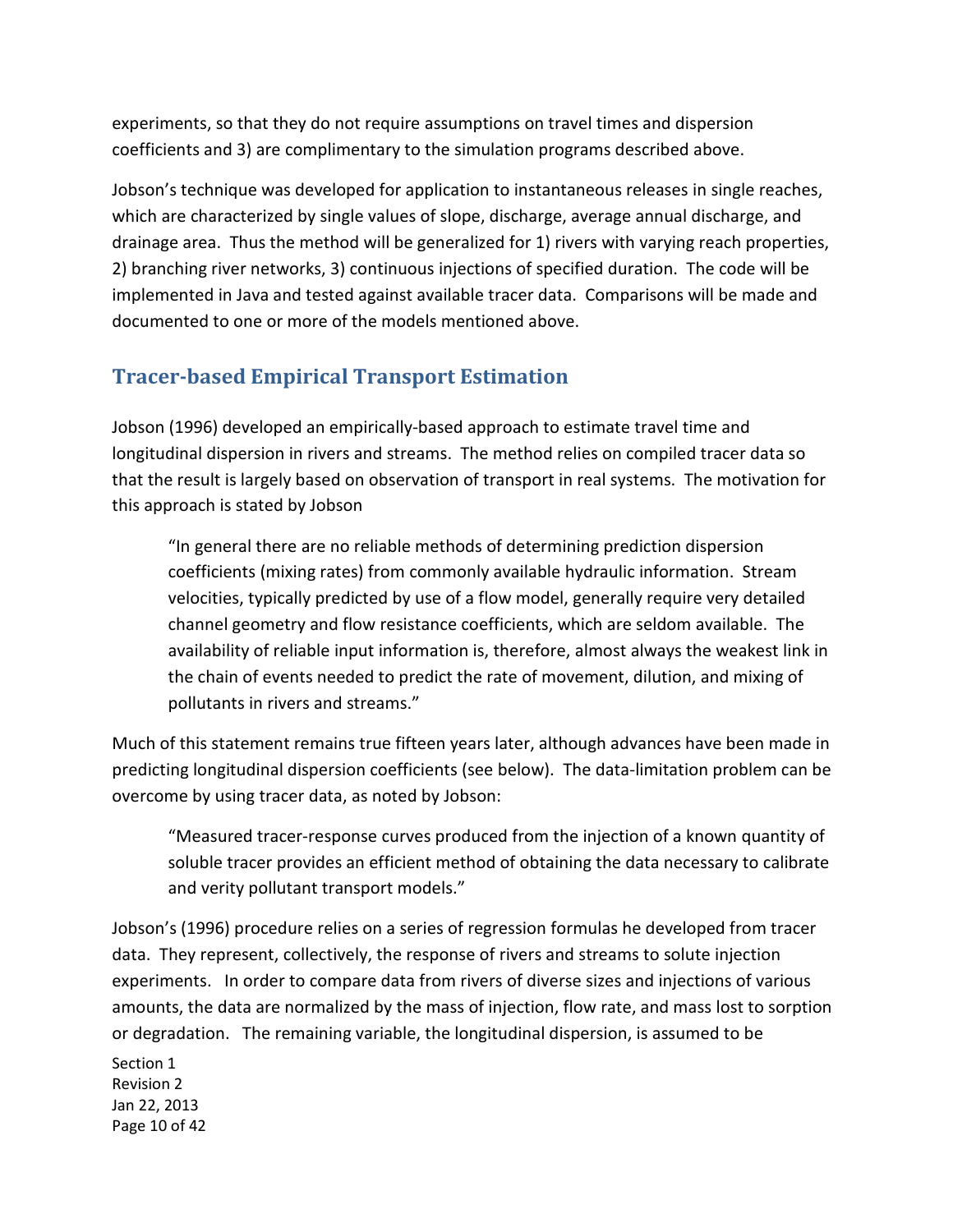comparable given this normalization (Jobson, 1996). Jobson (1996) then used data from 60 rivers, 109 tracer injections, and 422 cross sections to develop the regression equations. The river discharges ranged from a mean annual discharge of 1.3  $m^3/s$  in a small creek to 11,000  $\text{m}^3$ /s in the Mississippi River. The slopes ranged from 36.0 m/km in the creek to 0.01 m/km in the Mississippi River.

 From the 422 cross sections that had data on annual mean flow, Jobson found that the unit peak concentration was represented by

$$
C_{up}
$$
 1025  $p^{0}$ .

where  $C_{\mu \rho}$  is the peak unit-concentration [sec<sup>-1</sup>] and  $T_{\rho}$  is the time to peak concentration in hours. A unit concentration,  $C_u$   $[T^1]$  , is determined from

$$
C_u \qquad 1 \qquad 10 \qquad \frac{C}{1} \qquad \qquad
$$

where C is the concentration  $[M/L^3]$ ,  $R_r$  is the recovery ratio [dimensionless], Q is the stream discharge [L<sup>3</sup>/T], and  $M_i$  is the mass injected [M]. The recovery ratio is defined as the mass passing a cross section to the mass injected. Although called a concentration, the unit concentration is actually partially non-dimensional mass flux (mass flux per unit mass of injected solute), which retains the time unit in the denominator. The factor of *1 x 10<sup>6</sup>*is a convenience. Jobson refined the estimate of peak unit-concentration, by including the ratio of river discharge, Q [L<sup>3</sup>/T] to mean annual river discharge  $Q_{a}$  [L<sup>3</sup>/T]. The resulting equation is

$$
C_{up} \qquad 857 \quad p \qquad \qquad
$$

.

 In several cases, data for a river show dependence on the relative discharge (*Q*/*Qa*), although this is not always the case (Jobson, 1996, figures 4 through 7).

Section 1 Revision 2 Jan 22, 2013 Page 11 of 42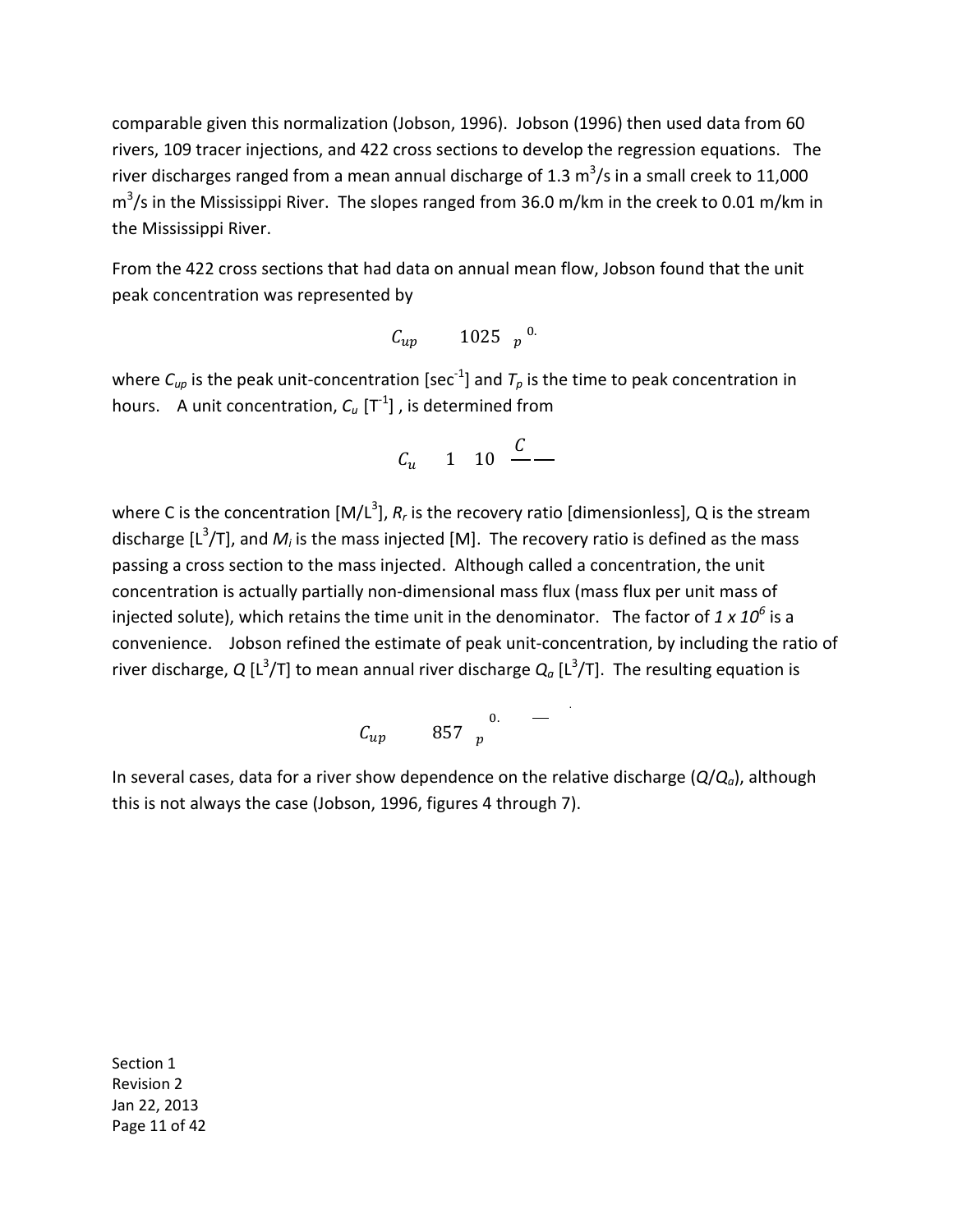

**Figure 1 unit-peak concentration regression formulas developed by Jobson (1996).** 

Variables that influence the transport time include the drainage area, D, [L<sup>2</sup>], the reach's slope, S, [dimensionless], the mean annual discharge,  $Q_{a}$ , [L<sup>3</sup>/T], and the discharge at time of measurement, Q,  $[L^3/T]$ . These were used in forming regression formulas for travel time of the peak concentration. The most accurate equation for the peak velocity,  $V_p$ , [m/s] contained all variables:

$$
p = 0.094
$$
 0.0143  $0.0143$   $0.0143$   $0.0143$   $0.0143$   $0.0143$   $0.0143$   $0.0143$   $0.0143$   $0.0143$   $0.0143$   $0.0143$   $0.0143$ 

acceleration of gravity [L/T<sup>2</sup>], and Q' is the dimensionless discharge defined by Q/Q<sub>a</sub>. Discharge  $Q$  is expressed in m<sup>3</sup>/s, and drainage, *D*, in m<sup>2</sup> for this and the following regression equations. Alternate regressions were developed for situations where some of these variables are unavailable. When slope is not available,

> $\boldsymbol{p}$  $\mathbf{0}$ . p 0.020 0.051

When slope and mean annual discharge are unavailable,

 Section 1 Revision 2 Jan 22, 2013 Page 12 of 42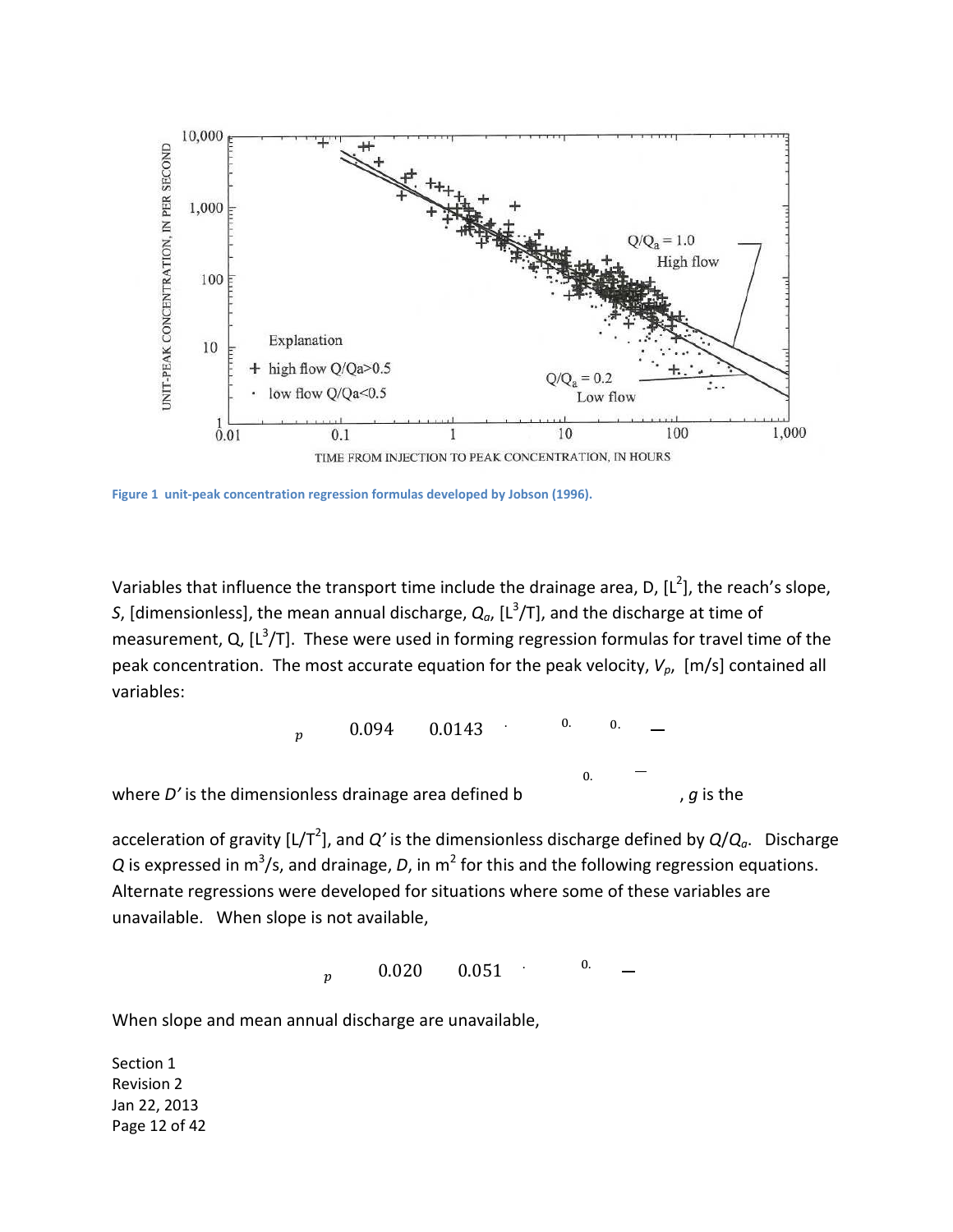.  $_p$  0.152 8.1

.

.

where the dimensionless drainage area was redefined by

Bounding estimates that give velocity values greater than 99 percent of the data points,  $p \rightarrow p$ were given for each of these situations:

> $0. 0.$  $0.$   $0.$  $_p$  0.25 0.02  $_p$  0.2 0.093  $p$  0.2 40.0 <sup>0.</sup>

The time for the leading edge of the concentration distribution,  $T_I$  [hours], was found to be highly correlated to the peak arrival time, following

 $0.890<sub>p</sub>$ 

The time for the trailing edge of the concentration distribution,  $T_{d10}$  [hours], was estimated from

> 2 10  $\boldsymbol{p}$

 an equation which is based on the assumption that the area under the unit concentration curve  is *1 x 10<sup>6</sup>* , and that half of the mass lies between the peak concentration and a point where the concentration is one tenth the peak value.

 Because limited data from Pennsylvania streams and rivers were included in Jobson's formulas, Reed and Stuckey (2002) evaluated the Jobson equations for use in the Susquehanna, Delaware, and Lehigh River basins. They found that the equations show good agreement with time-of-travel studies at low and moderate flow rates. At high flow rates, the Jobson equations over-predicted travel times, and so, Reed and Stuckey (2002) developed a modified equation. Reed and Stuckey (2002) recommend using the Jobson equation for low to moderate flow rates, where *Q/D0.73* is less than about 2. For higher values of *Q/D0.73*, the modified equation that should be used is

 Section 1 Revision 2 Jan 22, 2013 Page 13 of 42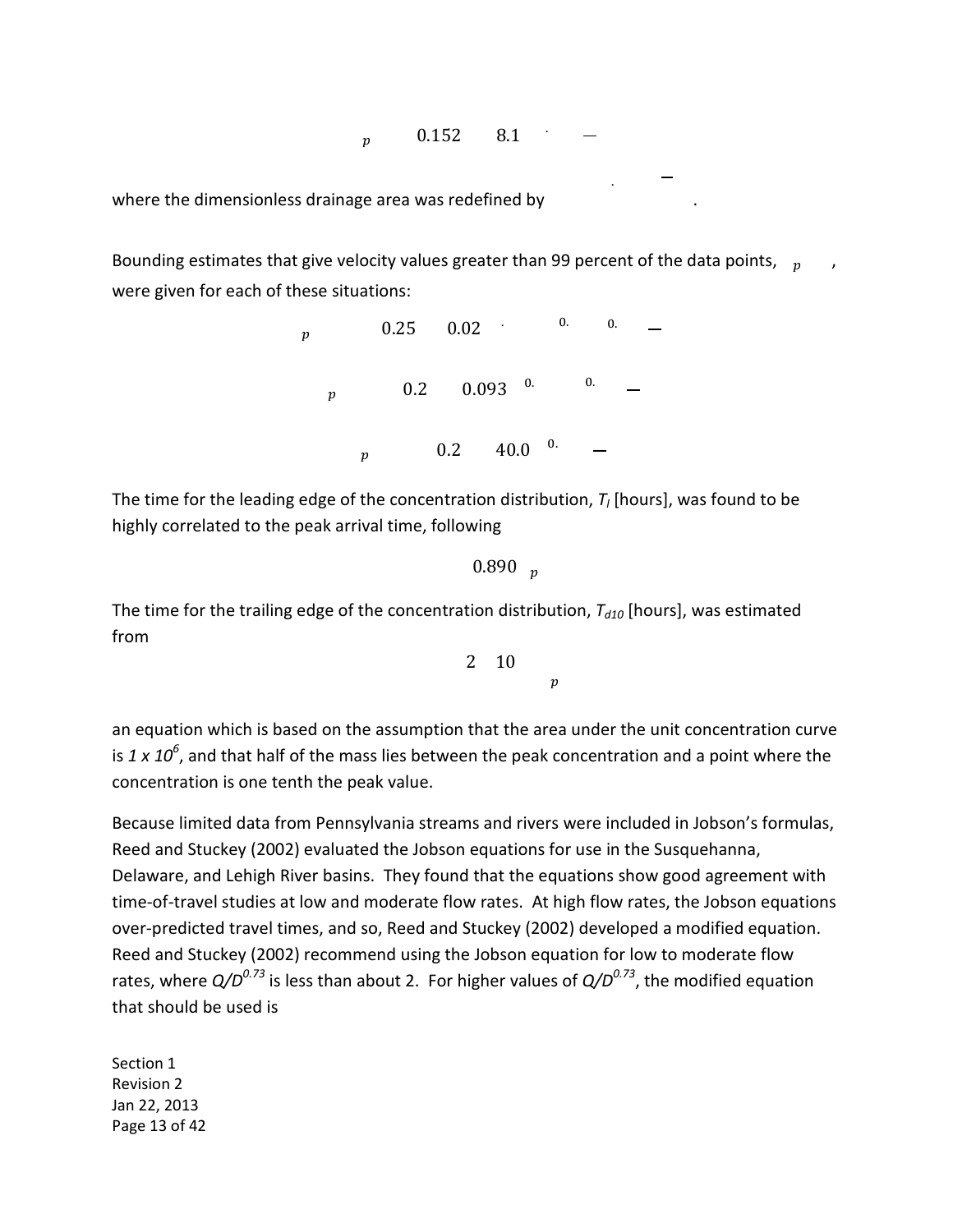#### 0.6067

where the velocity, , is expressed in ft/s, the discharge, , in ft<sup>3</sup>/s and the drainage area, , in miles $^2$ .

.

miles<sup>2</sup>.<br>The empirical approach eliminates two problems of transport modeling: estimating travel times and turbulent dispersion coefficients. Normally, these are not well estimated from simple measurements made at gauging stations (Jobson, 1996, Deng et al., 2002). Thus, the primary value of the empirical modeling methodology is to eliminate the need for calibration to observed transport velocities (equivalently travel times) and dispersion coefficients. Since the empirical equations were originally developed for application to a single uniform reach, a procedure will be implemented in a Java model code to allow the calculations to be performed over a series of connected reaches. The downstream output of each reach will be used as the upstream input of the next reach. By allowing multiple reaches to connect at one point, calculation can be performed over a river network. The approaches for developing this code and its testing will be documented in laboratory notebooks, internally to the model code, and in electronic documents as appropriate.

 The regression equations developed by Jobson are not without scatter which implies uncertainty in values determined from these equations (see Figure 1). The code will be used in an uncertainty mode to incorporate the uncertainty resulting from the regression formulas and any other uncertain parameters.

 As a check on quality, two applications of numerical models shall be performed. First, a numerical solution of the transport equation will be embedded into the empirical model code. This will allow the empirical results to be duplicated on a reach by reach basis, using a numerical model. All of the assumptions concerning the parameters and linkages between the reaches will be the same; only the calculation method will differ.

 From this point, the numerical model results will be extended in two ways. First, the dispersion theory developed by Aris (1956) will be used to determine the value of an effective turbulent diffusion coefficient for the empirical model results. In effect, the Aris (1956) theory provides a means to determine what value of a dispersion coefficient would produce the results observed in the empirical data set. Because of the scatter in the regression formulas, these dispersion coefficients vary and a probability distribution can be constructed from Monte Carlo simulation

Section 1 Revision 2 Jan 22, 2013 Page 14 of 42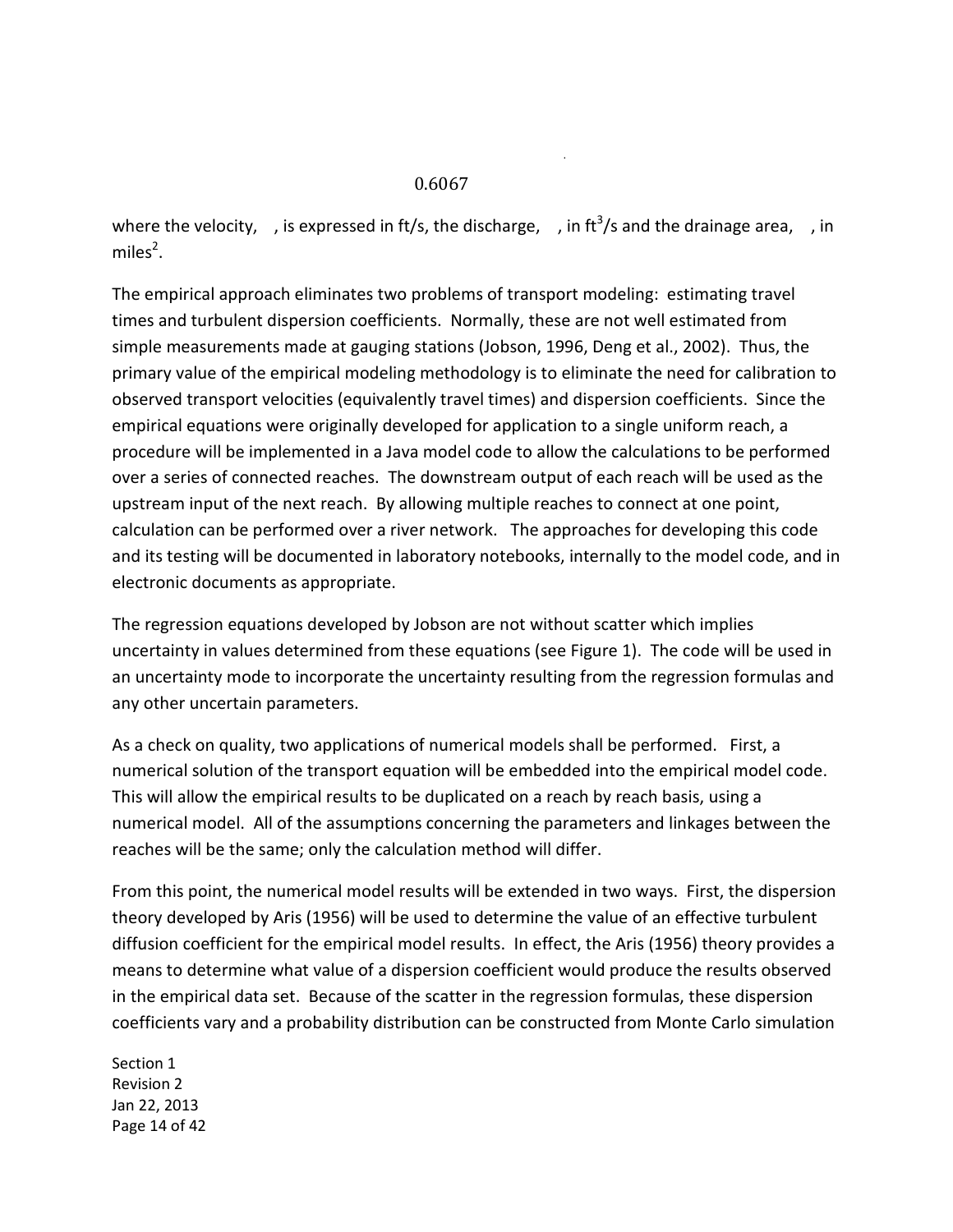applied to the empirical model. Similarly, the travel times (equivalently transport velocities) vary due to regression formula scatter. Compiling these from a Monte Carlo simulation applied to the empirical model provides the input needed for Monte Carlo simulation using the embedded numerical model. Second, the Deng et al. (2002) model provides an advanced method for approximating turbulent diffusion coefficients. As shown by Deng et al. (2002) a closer fit to values estimated from data was achieved than through any previous theory. Deng's model also then provides the means to estimate turbulent dispersion coefficients.

 The second use, of a numerical model, will be to confirm results from the empirical calculations using an established external numerical model (the US EPA WASP model, Ambrose et al., 1983, Ambrose et al., 2009, DiToro et al, 1981). This model has been applied to numerous EPA surface water transport projects and provides an independent check of the calculations from the empirical model and the embedded numerical model.

 When the first (and subsequent versions) of the code is completed, a version number will be established and assigned to the java code. All of the input files, source codes, class files, software version information, and other necessary information will be archived in the directory:

MyDocuments/research/HF/SurfaceWaterScenario/Weaver/100-Modeling/workspace-Date-Version

("Date-Version" will be added as appropriate)

("workspace" is the default used by the Java Eclipse development environment)

Below workspace in the hierarchy is:

| directory             | <b>Contents</b>                                      |
|-----------------------|------------------------------------------------------|
| /RiverModel/.settings | Eclipse development environment settings files       |
| /RiverModel/bin       | Java class files (required for execution             |
| /RiverModel/src       | Java source files                                    |
| /RiverModel/results   | Archived results from test problems and applications |

 A division-wide versioning software system will be researched for improved software versioning.

 An electronic document will be prepared to describe the required input for the model. The document will be stored in the hierarchy described in section A9.

 Section 1 Revision 2 Jan 22, 2013 Page 15 of 42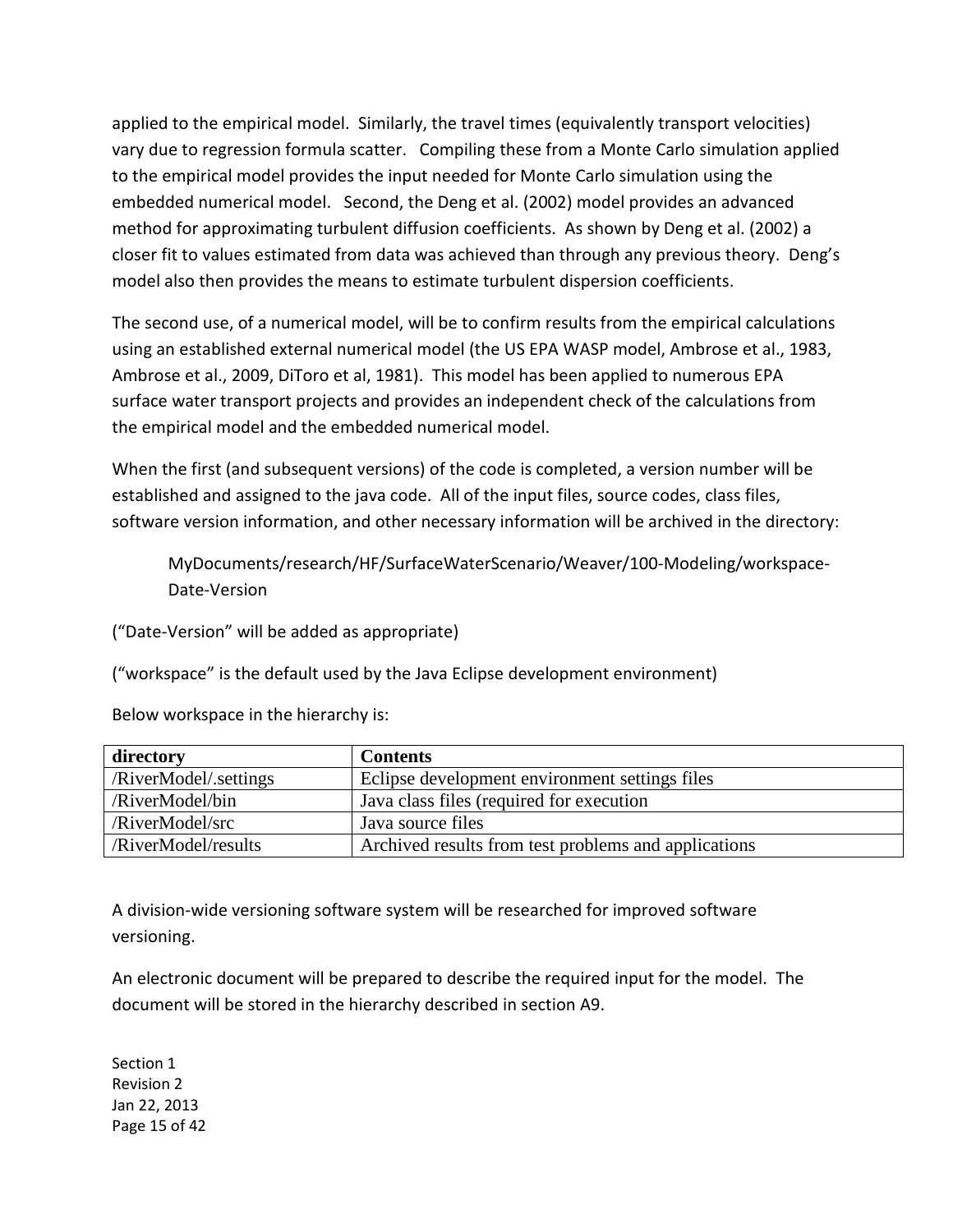### **Definition and Testing of a Simplified Scenario (Objective 1).**

 A simplified generic scenario will be developed to assess the general characteristics of releases of treated water to surface waters. The conceptual model will consist of an idealized river section with generalized inputs and receptors. The inputs, however, will be generated from as realistic information as possible, given the constraints of time, required high-level quality assurance and data availability. The scenarios will be developed based on locations where discharges actually occur. Data on oil and gas waste disposal in Pennsylvania will be mined to generate these locations. These selections, in turn, determine the size and properties (slope, drainage area, annual discharge) of the river network. For example, Williamsport Pennsylvania was the location of HF waste discharges during the first half of 2011 [px\). W](https://www.paoilandgasreporting.state.pa.us/publicreports/Modules/Welcome/Welcome.aspx)illiamsport is located on the West Branch of the Susquehanna River where data from USGS station 01551500 are available. ([https://www.paoilandgasreporting.state.pa.us/publicreports/Modules/Welcome/Welcome.as](https://www.paoilandgasreporting.state.pa.us/publicreports/Modules/Welcome/Welcome.aspx) 

 From this type of input, the model is expected to be able to generate a general guide to releases of treated HF wastes that allows exploration of the ranges of parameters which generate or mitigate drinking water exposure. To make the simulation results realistic, actual locations will be used in the generic simulations, which present a departure from the original plan for the project. The reason for this change is that 1) specific locations are needed to drive the Jobson (1996) empirical modeling approach, and 2) estimates of treated wastewater discharges are highly localized. By looking at specific locations where HF wastes are/were disposed, the results will be most defensible, because some drainage-ways in areas of intensive HF activity are not used for treated wastewater disposal.

### **Selection of Test Watershed and Definition of Scenarios (Objective 2).**

 The watersheds will be prioritized by the amount of available data. The most data-rich watershed will be selected first for development of a simulation and establishment of scenarios. The scenarios will include varying of the variables described above to develop watershed-specific versions of the simplified scenario described above, but with constraints built in from the location and nature of specific facilities. The results of the watershed scenarios will be compared against the generic simulations to determine the ability of the generic constraints to capture the watershed characteristics. Required details for the application to the watersheds will be added in a revision to the QAPP, once the generic simulations and model development is completed.

 Section 1 Revision 2 Jan 22, 2013 Page 16 of 42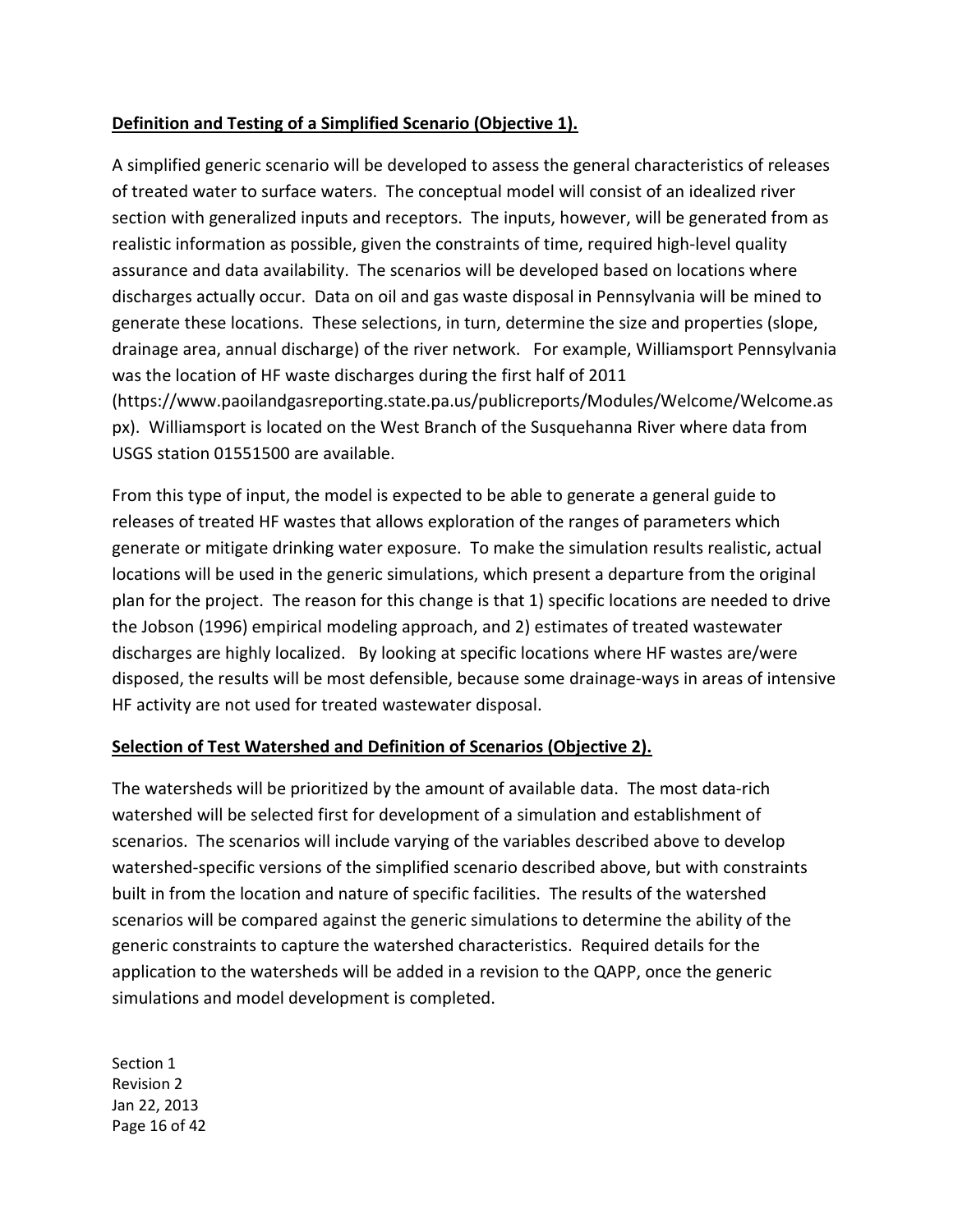I. Expected products (outputs) and impact (outcomes)

output:

 output: Draft Paper on empirical/numerical methodology, April 2013, describing the tracer data, empirical model, extensions to the empirical model, numerical model confirmation and monte carlo results

 Draft Paper on generic scenario modeling, July 2013, definition of scenarios, review of data collected, model results

 Draft Model User's guide, Sept 2013. review of methodology, input guide for model, example results, sensitivity and uncertainty results.

Other outputs to be determined

outcome:

 outcome: Assessment of conditions that make surface water discharge of treated HF waste problematic.

II. Milestones and status

Aug 1, 2011: Completed and approved original QAPP.

 Oct 1, 2011: Draft summary of literature on surface water transport (intended as background material for 2012 report to Congress)

 Dec 1, 2011: Transport model and associated analytical solutions selected; Generic scenario model described in draft document

 April 15, 2013: Completion of draft paper describing modeling approach and containing comparisons against tracer data

 July 15, 2013: Completion of draft of generic results from western Pennsylvania-derived data.

Sept 30, 2013: Completion of draft user's guide for model

Section 1 Revision 2 Jan 22, 2013 Page 17 of 42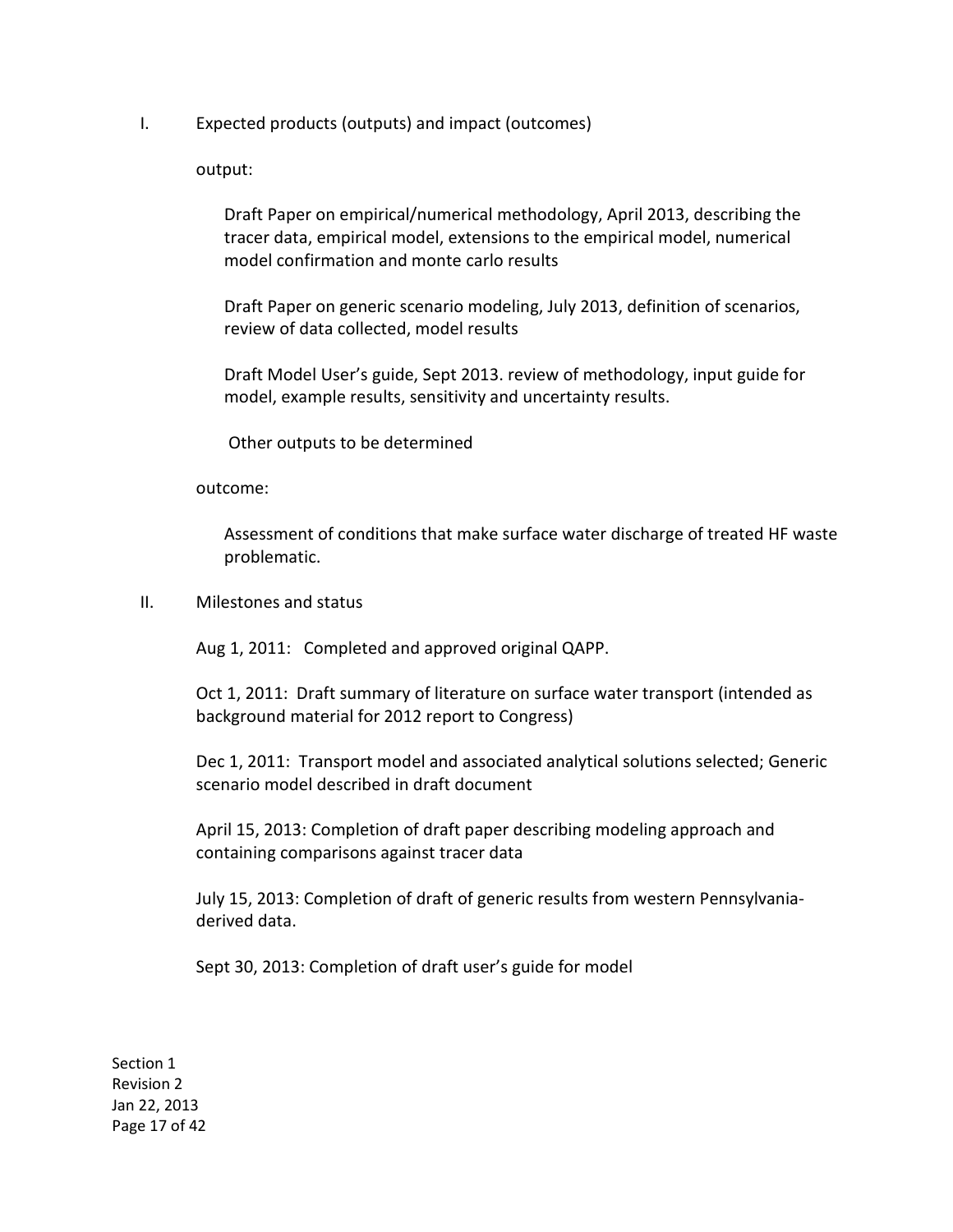# **A7 Quality Objectives and Criteria**

In this project the quality objectives are:

- To obtain data to support modeling studies that are of known quality
- To document the correct application of data interpretation and analysis methods
- • To document steps in model code development
- To perform simulation results where the trail from input data to model outputs is as transparent as possible
- • To assess uncertainty in the model results
- • To retain records that document the activities of the project

### **Data with Known Quality**

 Data form the basis of inputs for the scenario modeling. These will be drawn from published peer-reviewed journal papers, federal agency reports, and state agency-accepted data. Information in these documents will be used to judge the quality of the data. Where available "supplemental information" from the papers will be used and saved as part of the quality documentation. See Section B9 for more detail.

### **Data Analysis Methods**

 Where necessary to interpret or manipulate data from various sources, the methods used will be documented in the lab notebook. Documentation will include the methods and their sources, example results with correctness verification and location of any spreadsheets or other resources used in calculation. The empirical methods developed by Holley and Jirka, 1986, and Jobson, 1995 are examples of where these approaches are likely to be used.

Section 1 Revision 2 Jan 22, 2013 Page 18 of 42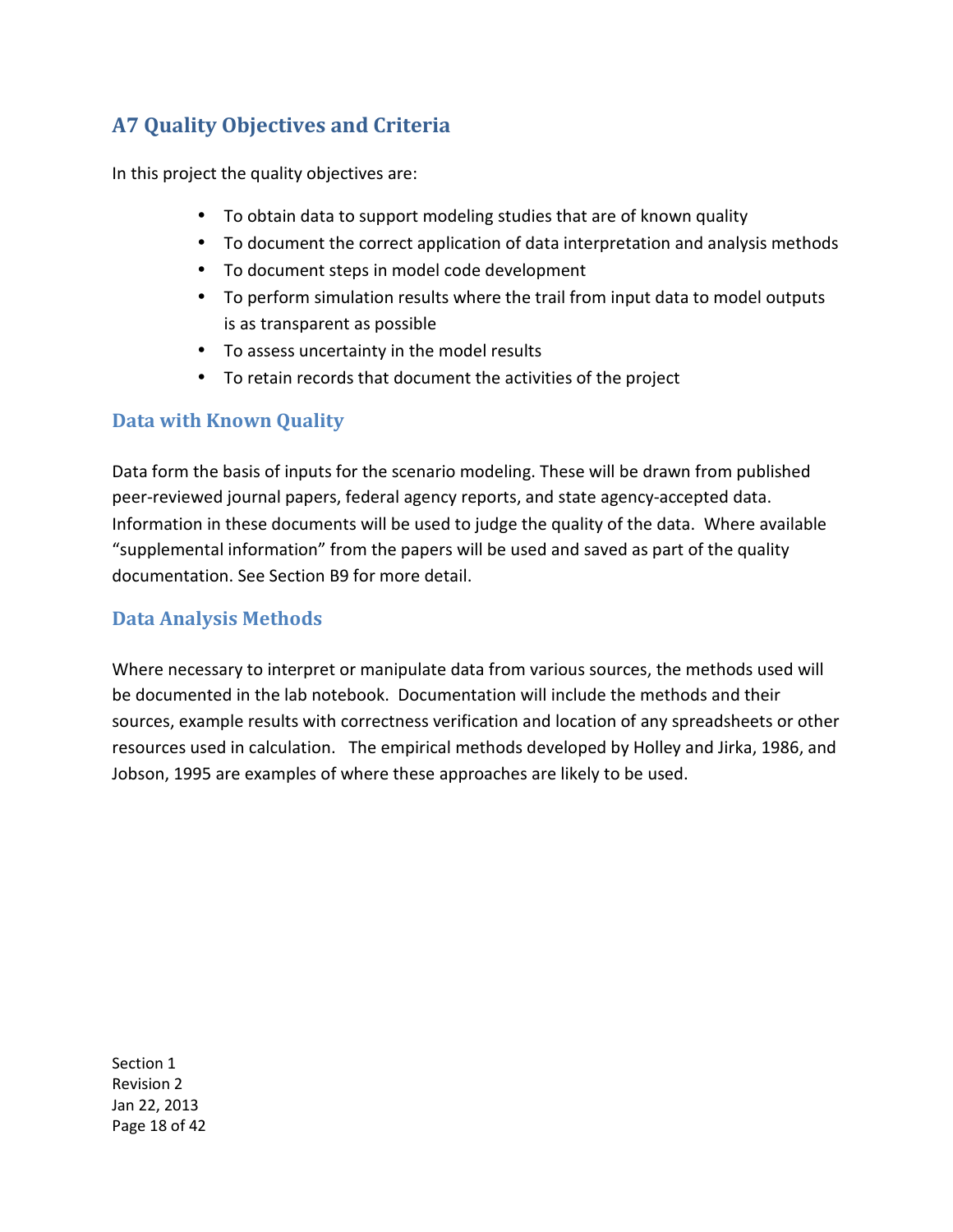### **Documenting Code Development**

 Development of any code to implement a model shall be documented in laboratory notebooks of the project participants. A Java language code is anticipated to implement varying reach properties, tree-searching, uncertainty analysis, and multiple inputs for the Jobson (1996) empirical method. The code itself shall contain internal documentation to describe the functioning of the model. Model outputs and inputs shall be stored electronically according to the structure described in section A9. Test problems shall be referenced in laboratory notebooks (locations of electronic files) and described along with relevant results.

### **Simulation Results**

 The basis of simulation results will be documented by drawing a path from the input data to specific model results. This will be largely documented in the laboratory notebooks of the participants. The lab notebooks will be unique to this project. The documentation will include the development of a conceptual model for the transport scenarios, documentation of the sources of inputs, model results, any complication of model results—as in a spreadsheet, and the source for interpretation of the results.

 All model results must be within parameters set by the numerical model developers (i.e., within mass balance targets) to be accepted.

 As an alternative to direct simulation the use of statistical models will be explored in this project. Because a generic applicability is sought in the first phase of the work, statistical models (Jobson, 1996, Kilpatrick and Taylor, 1986, and Holley and Jirka, 1986) will be explored for their usefulness in this work. These provide an approach based on data analysis from around the U.S., although each might use a differing underlying data set. The assessment of these approaches can come from comparison against each other's results, other analytical models of transport and expert judgement.

### **Model Uncertainty**

 Since most of the model inputs are anticipated to have variability or uncertainty associated with them, the model is not expected to produce one single-valued result. Typically, only ranges or probability distributions of model outputs are justified from environmental simulation models. As such a set of appropriate scenarios will be constructed to illustrate the appropriate uncertainties in the model results. Characteristics of the problem and the model

Section 1 Revision 2 Jan 22, 2013 Page 19 of 42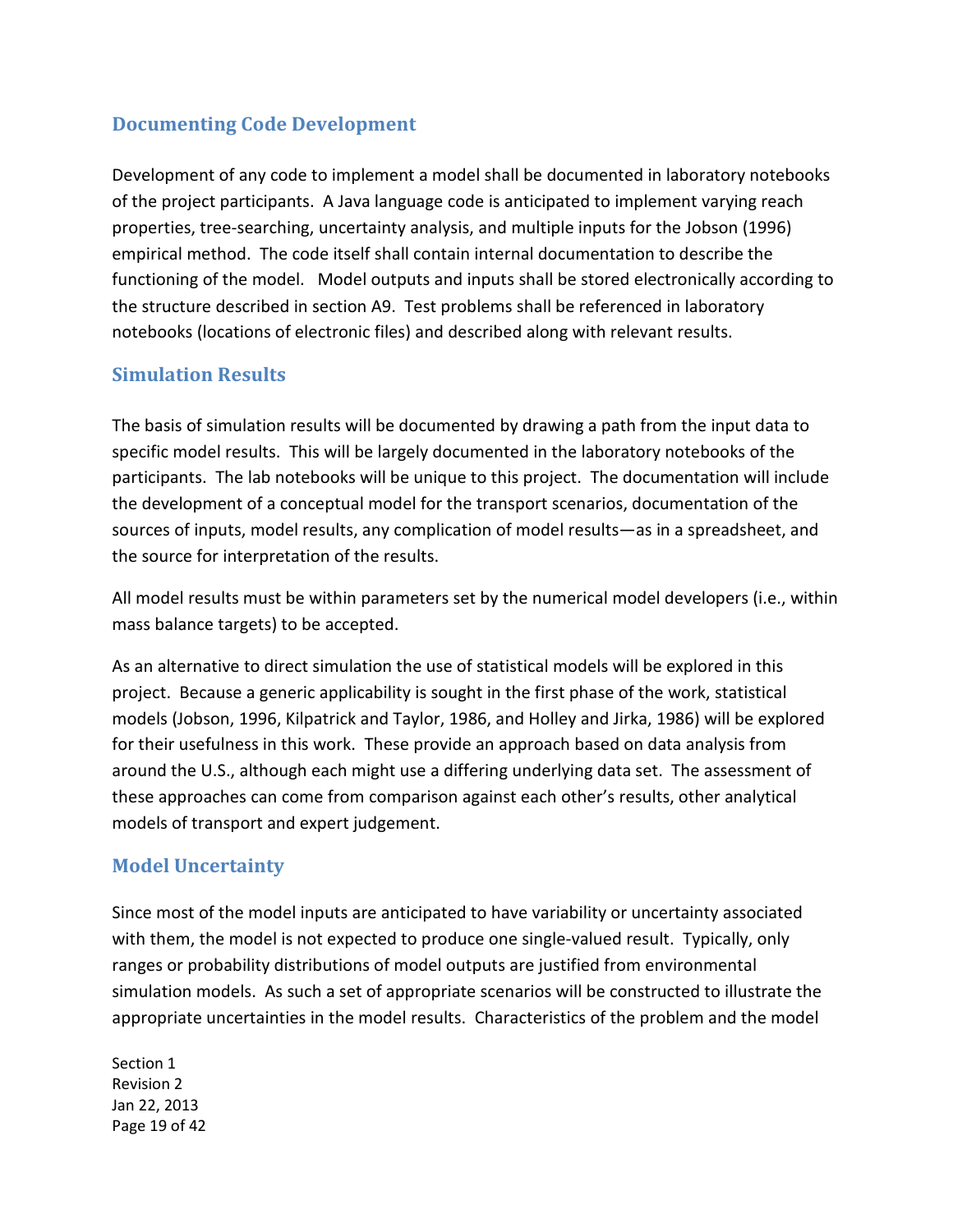results will point to the appropriate scenarios. It is anticipated, however, that high, medium and low flow situations will be of interest. Others will be defined as appropriate.

 In addition to variation in flows, parameters describing the release of treated waste water and its transport in river networks have uncertainties associated with them. Monte Carlo simulation will be used to perform an uncertainty analysis on the model results. For the empirical model, such simulation is necessary because of scatter in the regression formulas for travel time and concentration. Other uncertain parameters include the timing, discharge and concentration of the release. These parameters will be modeled as having ranges of uncertainty as defined by data from actual treatment plant discharges (NPDES permit data). At a minimum the range of values will be used to generate a uniform distribution for simulation (Weaver et al., 2002, Weaver, 2004, Tillman and Weaver, 2006), where possible an enhanced distribution will be created from the observed data and used as an empirical cumulative probability distribution for these quantities.

### **Statistical analysis**

 Monte Carlo analysis produces probability distributions as outputs and statistical analysis will be used for two purposes. First, non-parametric tests will be used to determine when a sufficient number of Monte Carlo simulations have been performed. The tests are non-parametric because an output distribution is not assumed. Candidate tests include the Kolmogorov-Smirnov test (or the related Mann-Whitney test). The tests will be performed as part of the output from the EPA river model and the results checked against standard software, namely MINITAB release 14.13. In terms of formal statistical analysis, a null hypothesis will be defined as the likelihood that an output developed from a fixed number of Monte Carlo simulations is statistically the same as an output developed from a greater number of simulations. If the null hypothesis is true, then a sufficient number of simulations has been performed.

 The second use of statistics is to determine how the Monte Carlo output distributions are related to the concentration of concern. An approach to this determination is to state a null hypothesis that the true mean of the Monte Carlo results is exactly equal to the contaminant level of concern (Moore et al., 2009, pp 382-383). The alternate hypotheses are that the mean of the Monte Carlo results is higher or lower than the level of concern.

Section 1 Revision 2 Jan 22, 2013 Page 20 of 42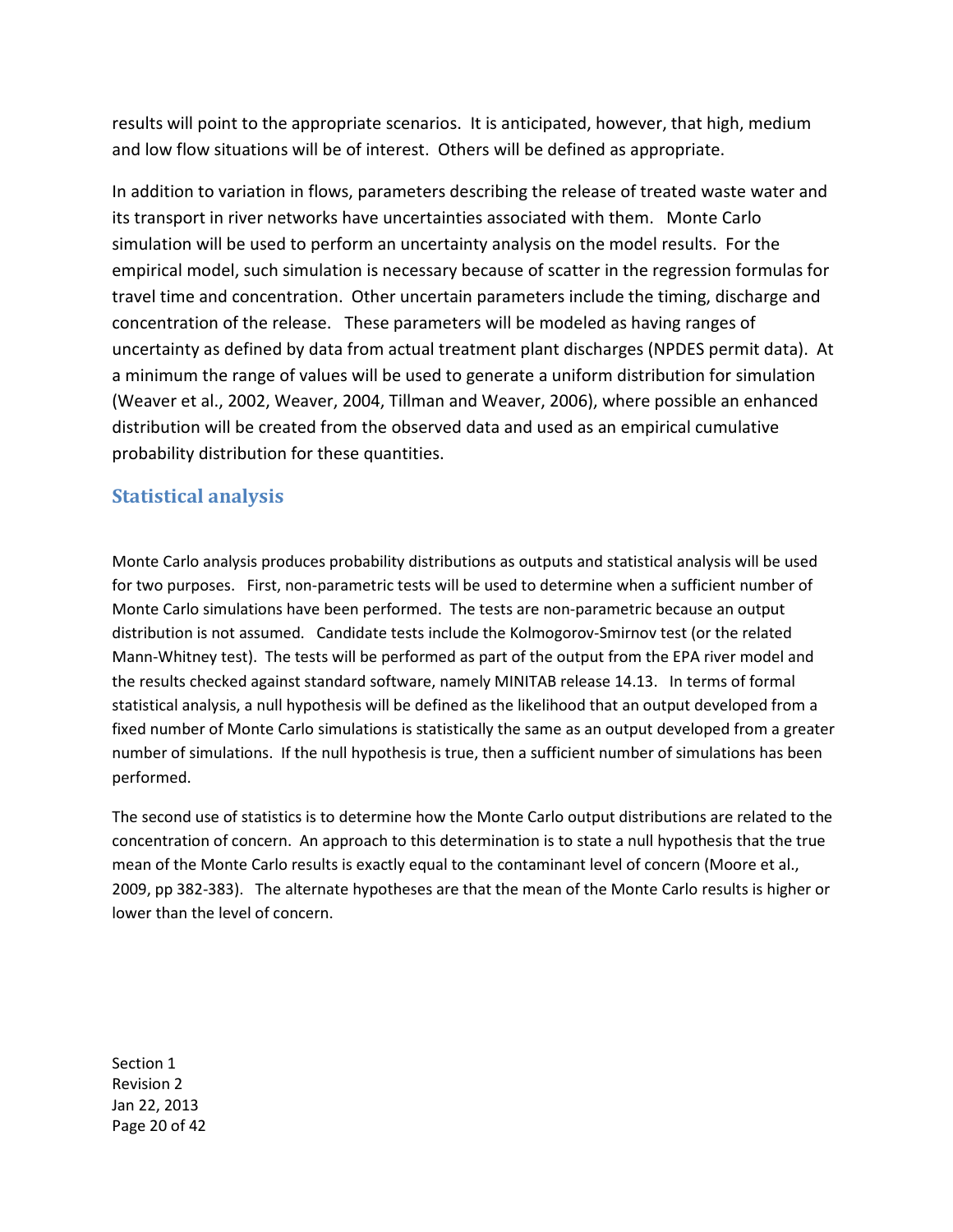### **Document Retention**

 Model inputs and results that will form the basis of outputs from this project will be adequately documented for future tracing. The names and an outline of the contents of the files will be recorded in the lab notebooks of the participants. See Section A9 for more detail.

 During development, the code resides on an EPA computer, external backup drives and EPA shared drives. Once final version of the code is developed, they will be archived along with input data sets and results files. We are currently (11-19-2012) investigating a configuration management system.

## **A8 Special Training/Certification**

No special training is anticipated at the time of this writing.

## **A9 Documents and Records**

 All project documents will be stored in electronic form on Agency computers. The local "MyDocuments" synchronization feature will be used for storage and backup. The documents will be divided into two broad categories: records and non-records. "Records" will be used for all work produced by this project. "Non-records" will be used for information copies of documents.

 The project is expected to produce, non-records that consist of informational copies of journal papers, agency reports and others. The records produced for the project will consist of data used in simulations, reduced data used in simulation and methods of data reduction, definition of model scenarios, model input files, model output files, interim reports (milestones) and a final report.

The project plan will be saved as a record under the directory and title:

MyDocuments/Research/HF/SurfaceWaterScenario/Weaver/Records/001ProjectPlan/

The QAPP will be saved as a record under the directory and title:

 -QAPP-surface water scenario modeling-revXX.docx MyDocuments/Research/HF/SurfaceWaterScenario/Weaver/Records/002QAPP/Weaver

Section 1 Revision 2 Jan 22, 2013 Page 21 of 42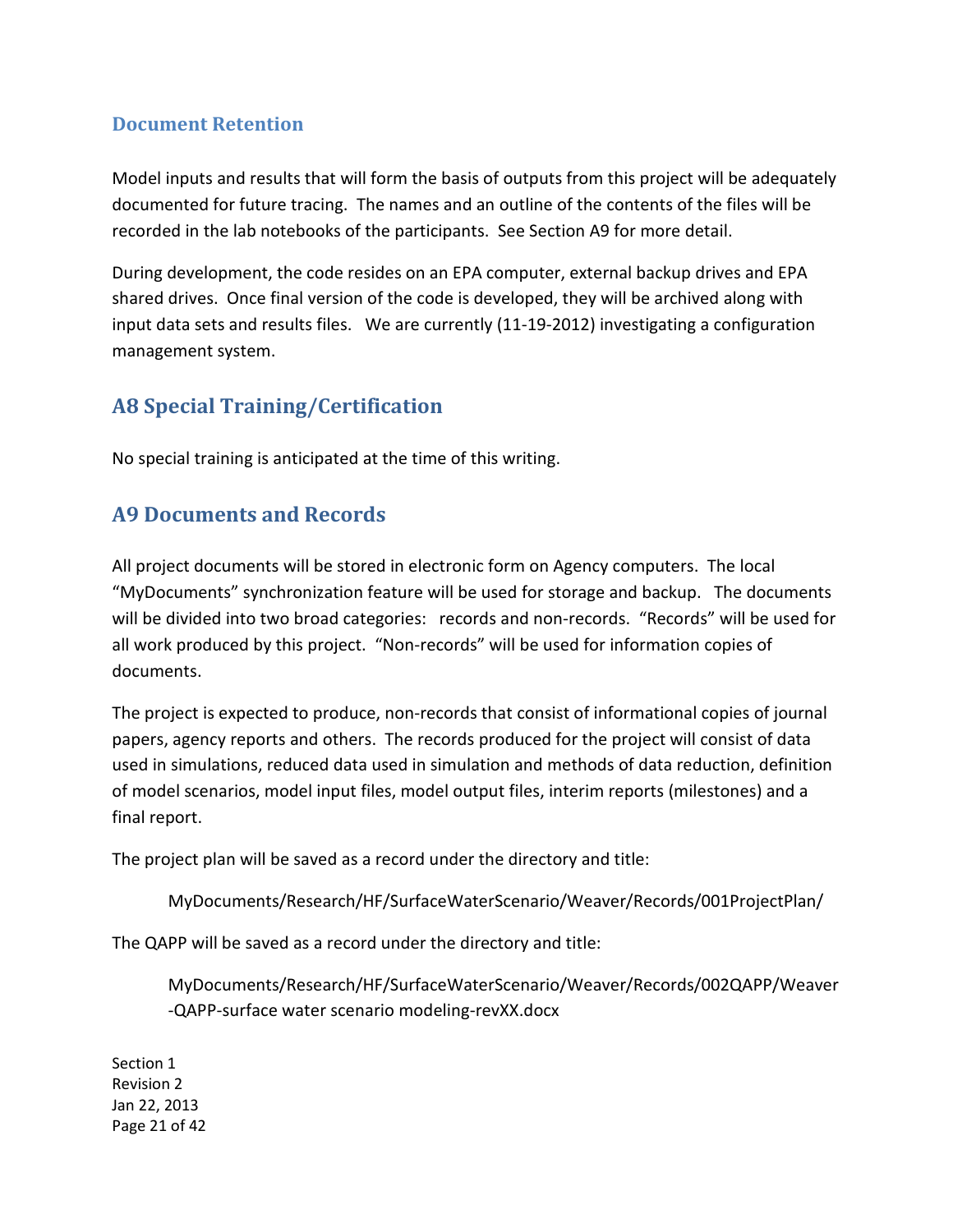The "XX" will reflect the version number of the QAPP, beginning with "00" The version number is anticipated only to change if approved changes and additions are made to the initially-approved QAPP.

 Each project participant will be supplied with the copy of the QAPP. Additionally the QAPP will be continuously available from the ORD O: drive. Each EPA participant will establish a similar directory structure for storage of their documents. They shall replace the Directory

MyDocuments/Research/HF/SurfaceWaterScenario/Weaver with a similar directory containing their name.

with a similar directory containing their name.

 Data for this project are planned to be obtained from journal papers, published reports and other appropriate sources. These will be considered to be non-records. Electronic copies will be stored as described above. For example:

MyDocuments/Research/HF/SurfaceWaterScenario/Weaver/005NonRecords/Agency Reports

MyDocuments/Research/HF/SurfaceWaterScenario/Weaver/005NonRecords/Consultan tReports

MyDocuments/Research/HF/SurfaceWaterScenario/Weaver/005NonRecords/Literature

MyDocuments/Research/HF/SurfaceWaterScenario/Weaver/005NonRecords/OutsideCo mmunications

MyDocuments/Research/HF/SurfaceWaterScenario/Weaver/005NonRecords/StateData

MyDocuments/Research/HF/SurfaceWaterScenario/Weaver/005NonRecords/University

General documentation developed for publication will be saved in

MyDocuments/Research/HF/SurfaceWaterScenario/Weaver/050-Documentation

 Model inputs are not considered fundamental data sources, but are to be documented with any associated model outputs. Electronic files shall be named so that the model used, date and characteristics of the input can be briefly identified in appropriately designed directories, AND associated with the corresponding model outputs. For example, for the model "100"

Section 1 Revision 2 Jan 22, 2013 Page 22 of 42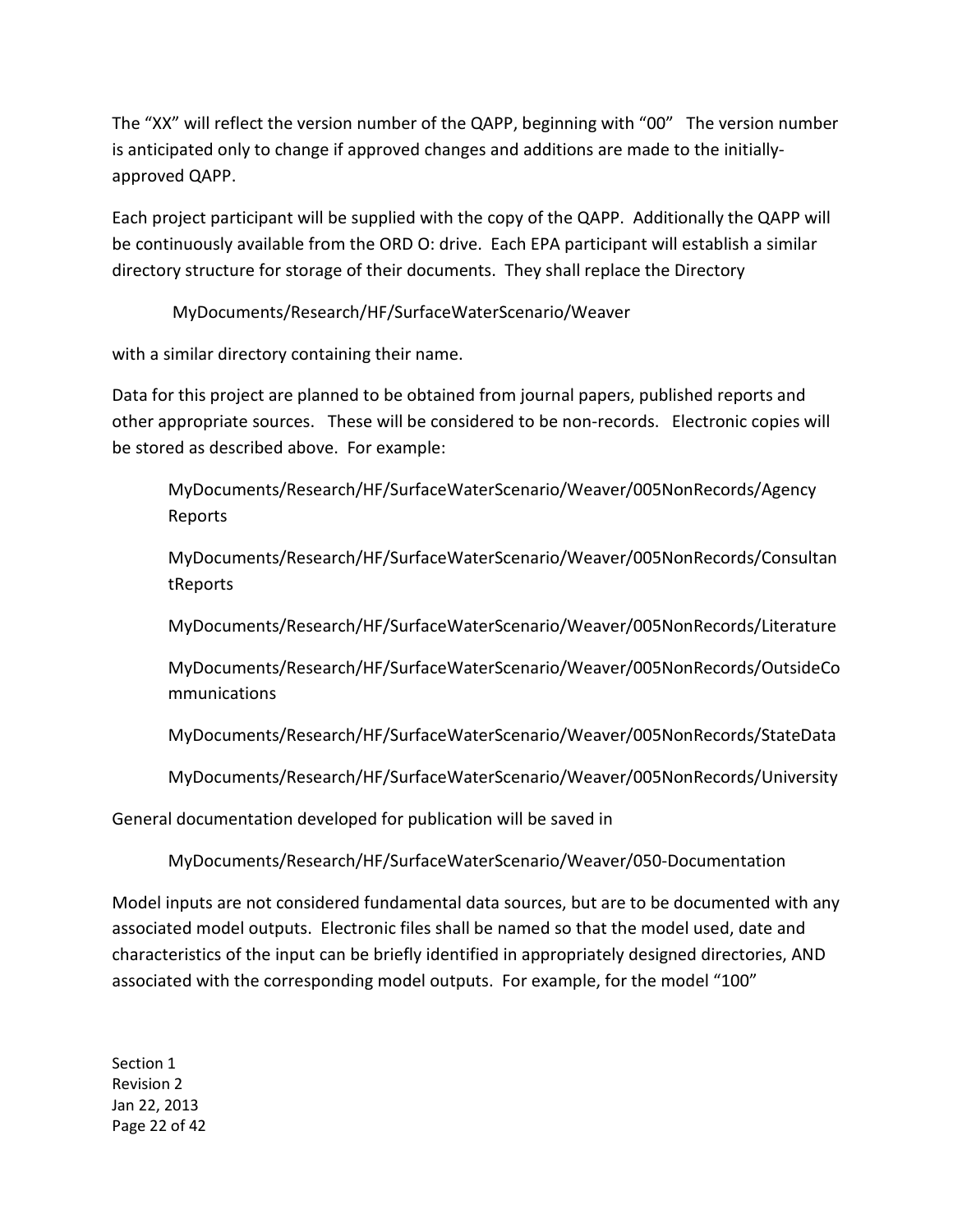MyDocuments/Research/HF/SurfaceWaterScenario/Weaver/Records/100- Modeling/aaa-ModelName

Where aaa is an arbitrary sequence number.

 Supporting information for the model runs will be saved under appropriate directory titles, for example for the Jobson model:

MyDocuments/Research/HF/SurfaceWaterScenario/Weaver/Records/100- Modeling/001-Jobson

For the Jobson empirical model, and

MyDocuments/Research/HF/SurfaceWaterScenario/Weaver/Records/100- Modeling/001-Jobson/001-ReedAndStuckey

MyDocuments/Research/HF/SurfaceWaterScenario/Weaver/Records/100- Modeling/001-Jobson/002-SusquehannaTimeOfTravel

 Modeling/001-Jobson/003-Susquehanna Flow MyDocuments/Research/HF/SurfaceWaterScenario/Weaver/Records/100-

 Modeling/001-Jobson/004-RiverMileData for Tioga-Chemung-Susquehanna MyDocuments/Research/HF/SurfaceWaterScenario/Weaver/Records/100-

MyDocuments/Research/HF/SurfaceWaterScenario/Weaver/Records/100- Modeling/001-Jobson/005-RiverTracerData

 Model inputs and outputs will also be documented in a laboratory notebook, giving the sense of the simulations performed and the locations of electronic computer files in the directories as indicated above. Models and versions used will be documented in the laboratory notebook.

 For the separate scenarios that will be developed in this project they will be numbered and catalogued in the lab notebook. For example:

MyDocuments/Research/HF/SurfaceWaterScenario/Weaver/Records/100- Modeling/001-Jobson/Scenario1

MyDocuments/Research/HF/SurfaceWaterScenario/Weaver/Records/100- Modeling/001-Jobson/Scenario2

Section 1 Revision 2 Jan 22, 2013 Page 23 of 42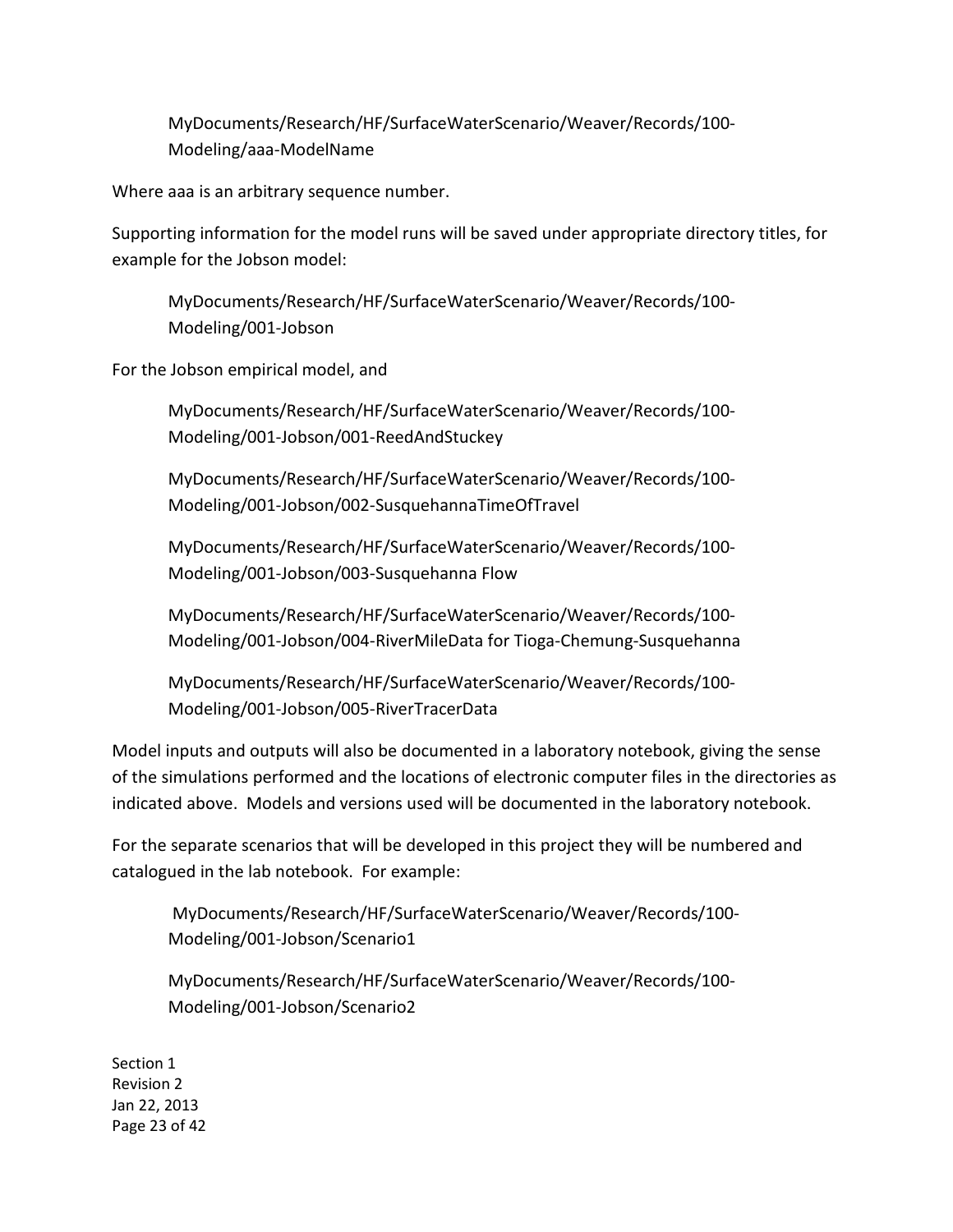Overall the electronic data scheme will follow:

MyDocuments/Research/HF/SurfaceWaterScenario/Weaver/ 001-ProjectPlan

MyDocuments/Research/HF/SurfaceWaterScenario/Weaver/ 002-QAPP

MyDocuments/Research/HF/SurfaceWaterScenario/Weaver/005NonRecords

MyDocuments/Research/HF/SurfaceWaterScenario/Weaver/005NonRecords/Literature

MyDocuments/Research/HF/SurfaceWaterScenario/Weaver/005NonRecords/AgencyRe ports

MyDocuments/Research/HF/SurfaceWaterScenario/Weaver/005NonRecords/

MyDocuments/Research/HF/SurfaceWaterScenario/Weaver/

MyDocuments/Research/HF/SurfaceWaterScenario/Weaver/ MyDocuments/Research/HF/SurfaceWaterScenario/Weaver/100-Modeling

MyDocuments/Research/HF/SurfaceWaterScenario/Weaver/100-Modeling/aaa-ModelName/Scenario1

MyDocuments/Research/HF/SurfaceWaterScenario/Weaver/100-Modeling /aaa-ModelName/Scenario2

Subdirectories from these major directories will be created as needed.

Model source code shall be stored in directories as follows:

MyDocuments/Research/workspace/RiverModel/src/riverModel

Java Class files shall be stored in:

MyDocuments/Research/workspace/RiverModel/bin/riverModel

Results from test problems shall be stored as follows:

MyDocuments/Research/workspace/RiverModel/results

 This directory structure follows the requirements of the Eclipse development environment (see section B10) used for this project.

Section 1 Revision 2 Jan 22, 2013 Page 24 of 42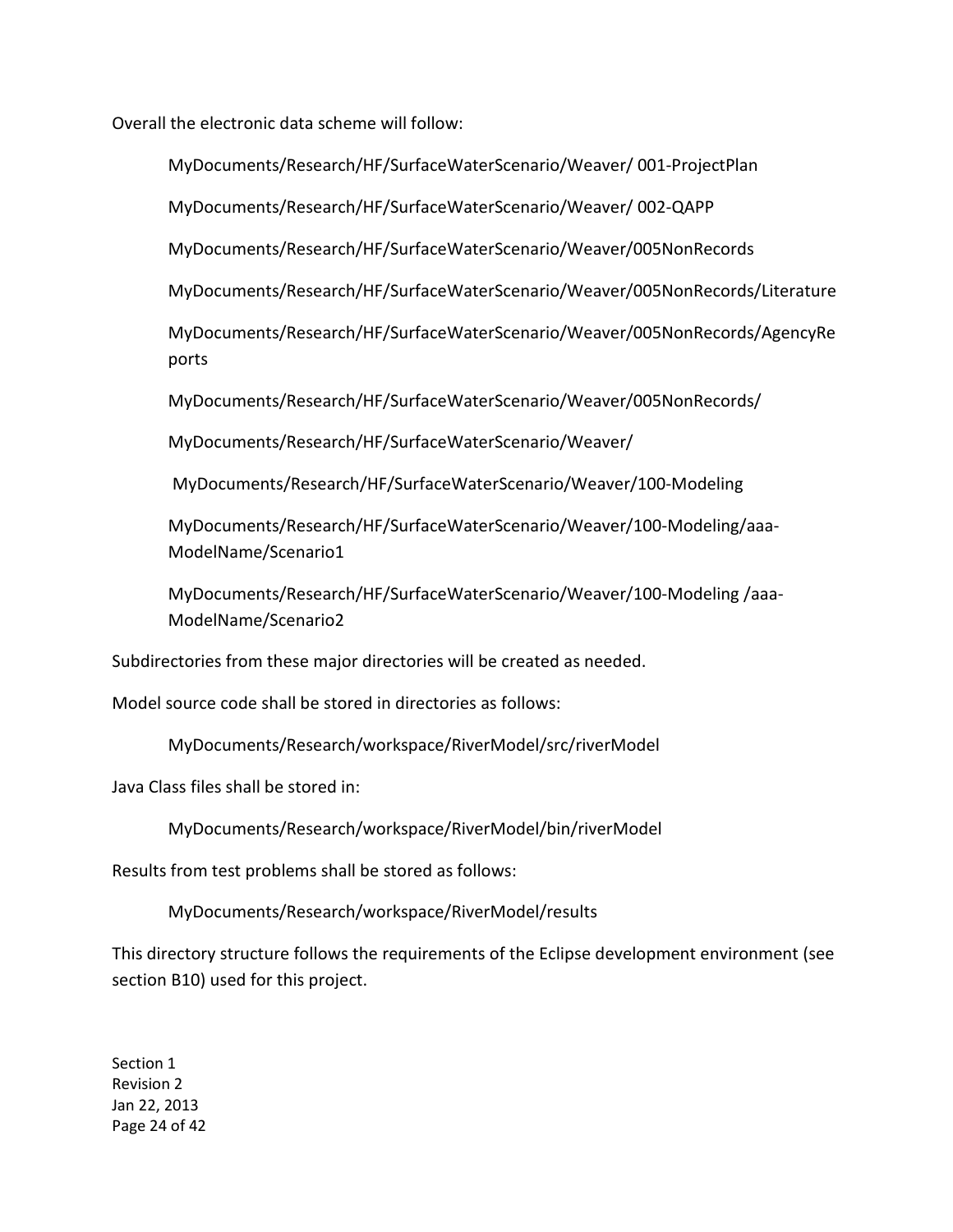### **Contractor (Shaw Environmental) Directory Structure**

 To match project 5b and other requirements, Shaw Environmental will follow a different directory structure:

C:\Projects\HydraFrac\

Then because of the multiple sites around the US it is more specific

C:\Projects\HydraFrac\PA\_SRB\

And finally your TD Data path is

C:\Projects\HydraFrac\PA\_SRB\RiverMile

Then the backup goes to the Kerr Facility IT archive drive path of

L:\Lab\CSMOS\8CS - Shaw Option 3 TD - 2011\8HF - HydraFrac

Then to the specific TD(s)

L:\Lab\CSMOS\8CS - Shaw Option 3 TD - 2011\8HF - HydraFrac\8HF116HF

 Data files received from Shaw (by EPA) will be saved according to the structure described in the beginning of section A9.

 Because this project is assigned a level 1 QA Category, all paper project records require permanent retention per Agency Records Schedule 501, *Applied and Directed Scientific Research.* Records will be stored in room 211 (Weaver's office) in the GWERD until they are transferred to GWERD's Records Storage Room. At some point in the future, paper records will be transferred to a National Archive facility.

 All documentation shall provide enough detail to allow for reconstruction of the project activities. Documentation practices shall adhere to ORD PPM 13.2, "Paper Laboratory Records."

Records."<br>Records will be moved to the HF project O: drive when work is completed.

Section 1 Revision 2 Jan 22, 2013 Page 25 of 42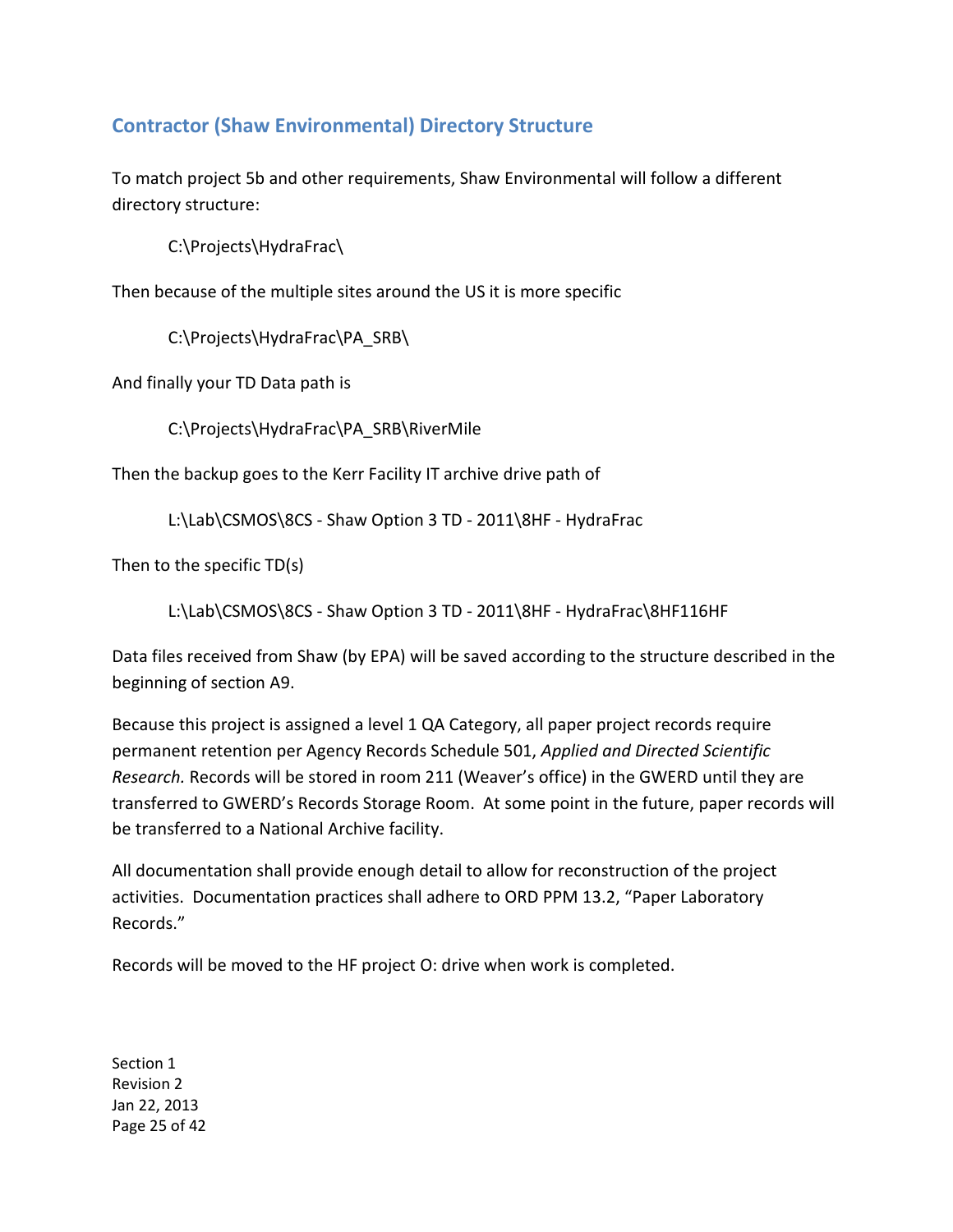# **B1-B6, B8 Sampling and Measurement Requirements**

 The following list of sampling and measurement requirements appears in "EPA Requirements for Quality Assurance Project Plans " (EPA QA/R-5, EPA/240/B-01/003). These items were considered for this plan but were judged non-applicable to a literature, data evaluation, and modeling study.

- B1 Sampling Process Design
- B2 Sampling Methods
- B3 Sample Handling and Custody
- B4 Analytical Methods
- B5 Quality Control
- B6 Instrument/Equipment Testing, Inspection, and MaintenanceB8 Inspection/Acceptance of Supplies and Consumables

## **B7 Sampling and Measurement Requirements**

### **B7 Instrument/Equipment Calibration and Frequency**

 Calibration. The Jobson (1996) empirical approach is uncalibrated. Because the underlying dataset used to develop the approach used rivers of all sizes in the US (including the Mississippi) the empirical model applies anywhere in the US. A special study determined that the methods applied to Pennsylvania (Reed and Stuckey, 2002), with some exceptions, which will be used in this project.

 Section 1 Revision 2 Jan 22, 2013 Page 26 of 42 For use of the empirical model, the appropriate testing procedure is to demonstrate that the uncalibrated model results match data from a tracer experiment. Seven experiments that cover a range of flow conditions are being considered for testing the empirical model (Antietam Creek, Monocacy River, Tangipohoa River, Red River, Wind River, Mississippi River and the Yellowstone River). The last of these (Yellowstone River) was not used in generating the empirical equations—so it provides a test of the predictive capability of the method. Application to the other rivers is essentially equivalent to calibrating a numerical model, as the model is forced to match the experimental data. Calibrated models can only be said to represent the data to which they were calibrated—no extrapolation is demonstrated by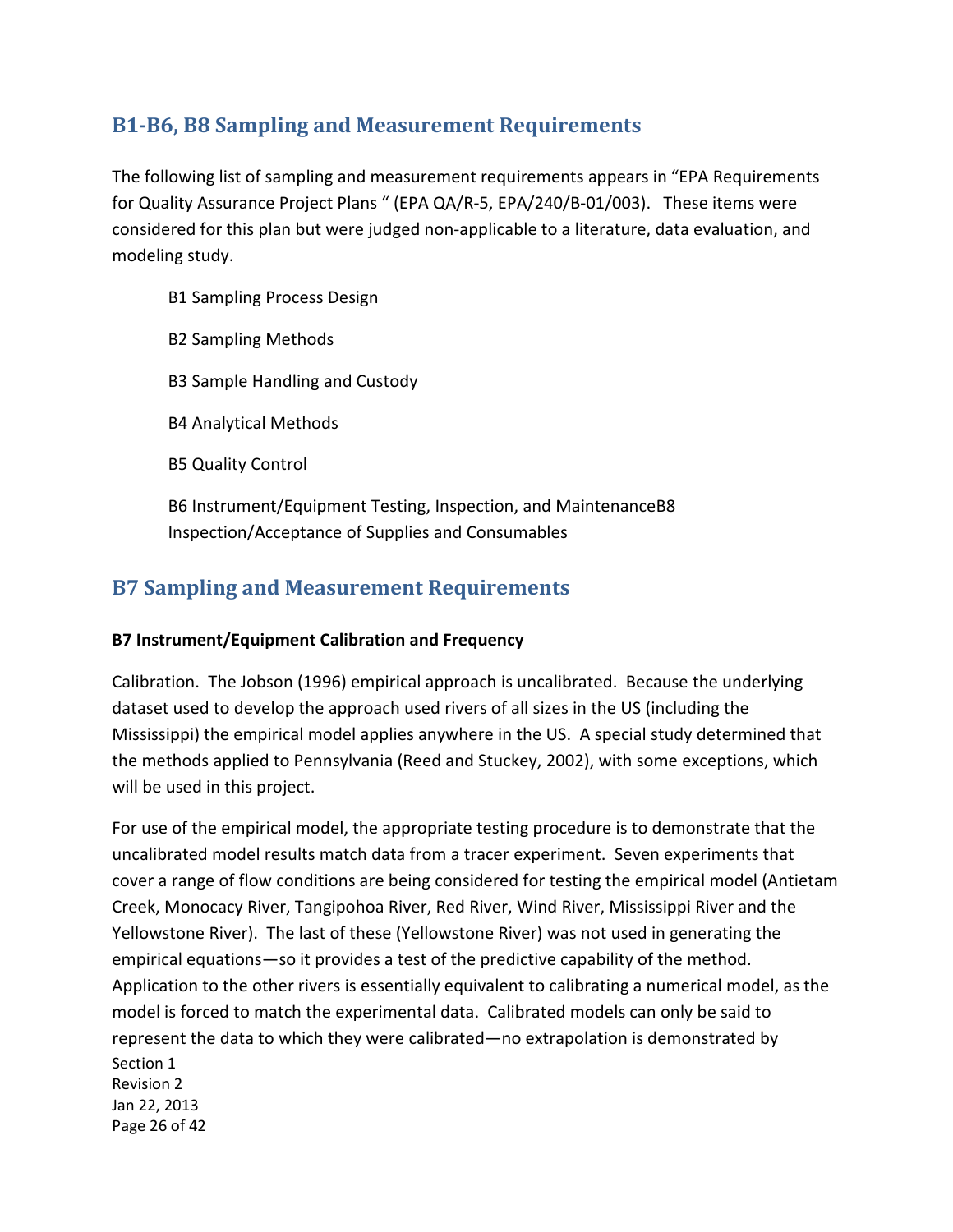calibration. The Yellowstone River application, in contrast, is an extrapolation of the method beyond its calibration data set. Thus model results which demonstrate correct simulation of the Yellowstone experiment would demonstrate a higher level of model testing than analogous calibration of a numerical model.

 Goodness-of-fit for the empirical model will generally be taken by visual observation of concentration histories (breakthrough curves) at sampling locations, through professional judgment. No calibration is warranted for this approach. Because of scatter in the regression equations, tracer data are only expected to be fit in a statistical sense (see section A6). For the unlikely possibility that the empirical model is not able to match the observed data, recourse will be made to numerical simulation using estimated dispersion coefficients and travel times. Ultimately, calibration to the tracer data can be used to fit the numerical model to specific waterways if necessary.

 For models that require calibration testing, data are available from numerous USGS tracer experiments (Nordin and Sabol, 1974). In these cases, goodness-of-fit will be determined from quantitative measures (i.e, least squares). To support use of the empirical model, numerical models will be fitted to the same tracer data sets. Uncertainty analyses will be applied where appropriate.

 Sensitivity analysis: Here sensitivity analysis is defined as determining the unit change in model response to a unit change in parameter input. A sensitivity analysis will be performed for the model, but by recognizing that unit sensitivities are often misleading, because parameters interact to produce the model output. A sensitivity analysis that is based on interaction of all parameters will be produced for the user's guide.

## **B9 Non-direct Measurements**

 The data needed for this project all fall under the category of non-direct measurements. These are discussed in items "A7 Quality Objectives and Criteria" and "D1 Data Review, Verification, and Validation".

The data anticipated include:

- data on flows in specific rivers of interest that are available from USGS gages
- data on watershed characteristics
- USGS tracer study data

Section 1 Revision 2 Jan 22, 2013 Page 27 of 42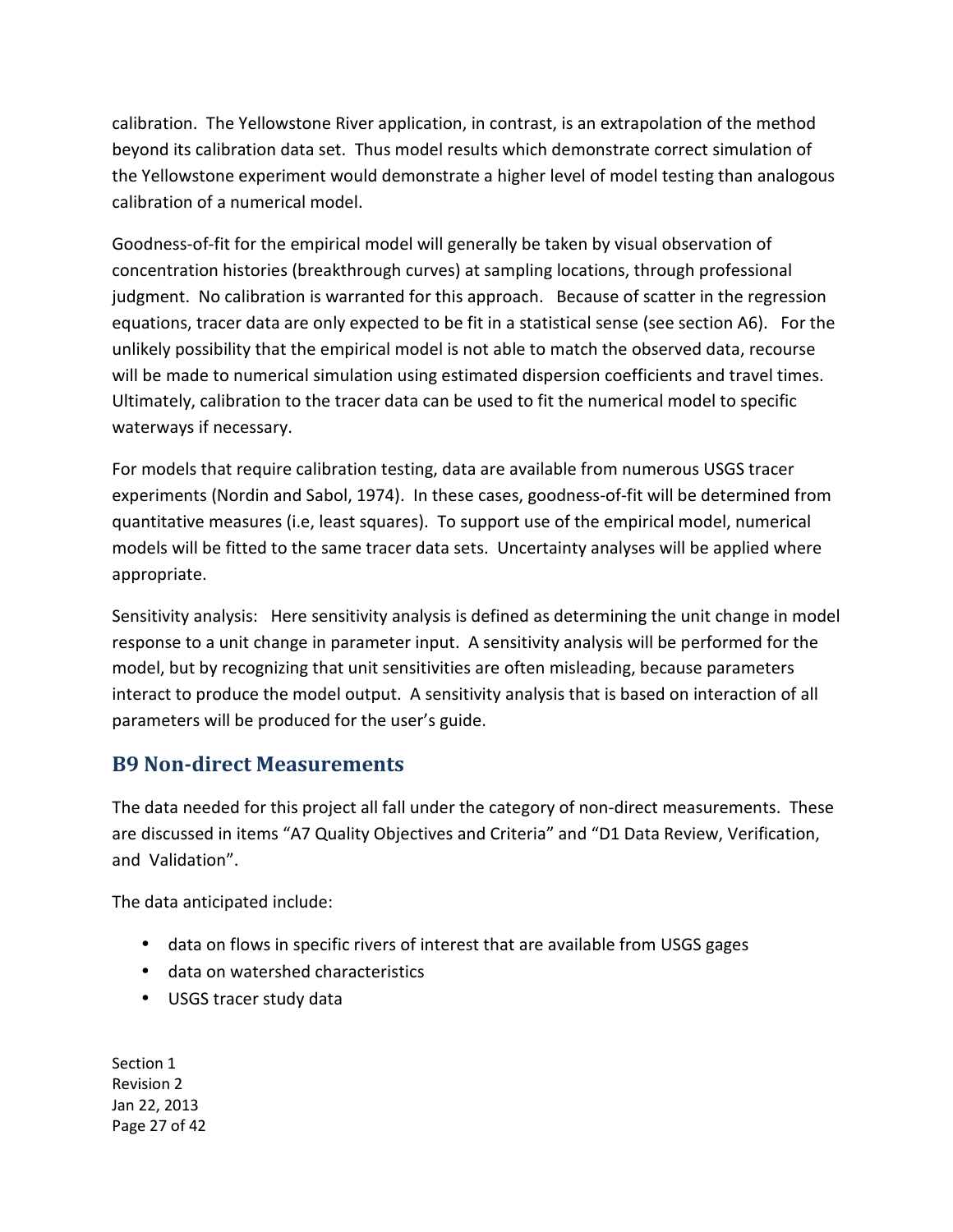- data on discharges from publicly-owned and commercial waste water treatments that treat HF wastes
- data on concentration of typical flowback and produced water (FB/PW)
- data on concentrations of disinfection byproduct producing chemicals that created potential impacts on drinking water resources
- • data on background concentrations of all chemicals of concern

#### **Data Sources:**

Four major data sources will be used for the project:

- 1) USGS data on flows and watershed characteristics are presented in a finalized, reviewed from on their web site [\(http://waterdata.usgs.gov/nwis/sw\). Th](http://waterdata.usgs.gov/nwis/sw)ese will be taken for selected river courses of interest and the following information will be gathered: average annual discharge, monthly average discharge, drainage area, location (latitude-longitude), gage elevation.
- 2) USGS tracer data, published in USGS reports will be accepted as being of acceptable quality. An early compilation (Nordin and Sabol, 1974) was used by Jobson (1996) as one part of the data for developing his regression equations. Other studies conducted since 1996 have potential usefulness for independent testing of the equations. One such experiment was conducted by McCarthy (2009) in the Yellowstone River.
	- a. An internal EPA review will be made of published USGS tracer data. Data will be checked for consistency and errors.
- 3) Data submitted to state agencies or US EPA in fulfillment of legal requirements (i.e., national pollutant discharge elimination system (NPDES) required monthly monitoring; Pennsylvania mandated reporting of quantities of oil and gas waste). Data are available for Pennsylvania on treatment of oil and gas wastewaters and their disposal methods and locations. These shall be collected by Shaw Environmental according to the procedures and QAPP developed for HF project 5b on water acquisition.
	- a. NPDES data obtained from industrial waste water treatments plants will be reviewed in accordance to QA data supplied with the NPDES reports.
- 4) Data on flowback and produced water for the Marcellus Shale will be used to estimate concentrations in wastewater, as the Pennsylvania data contains only waste volumes. For example, Rowan et al., 2011 compiled data on the Northern Appalachian basin of the US. These data are directly applicable to generating input conditions for this modeling. Some of the needed data include: disinfection byproduct-generation (i.e.,

Section 1 Revision 2 Jan 22, 2013 Page 28 of 42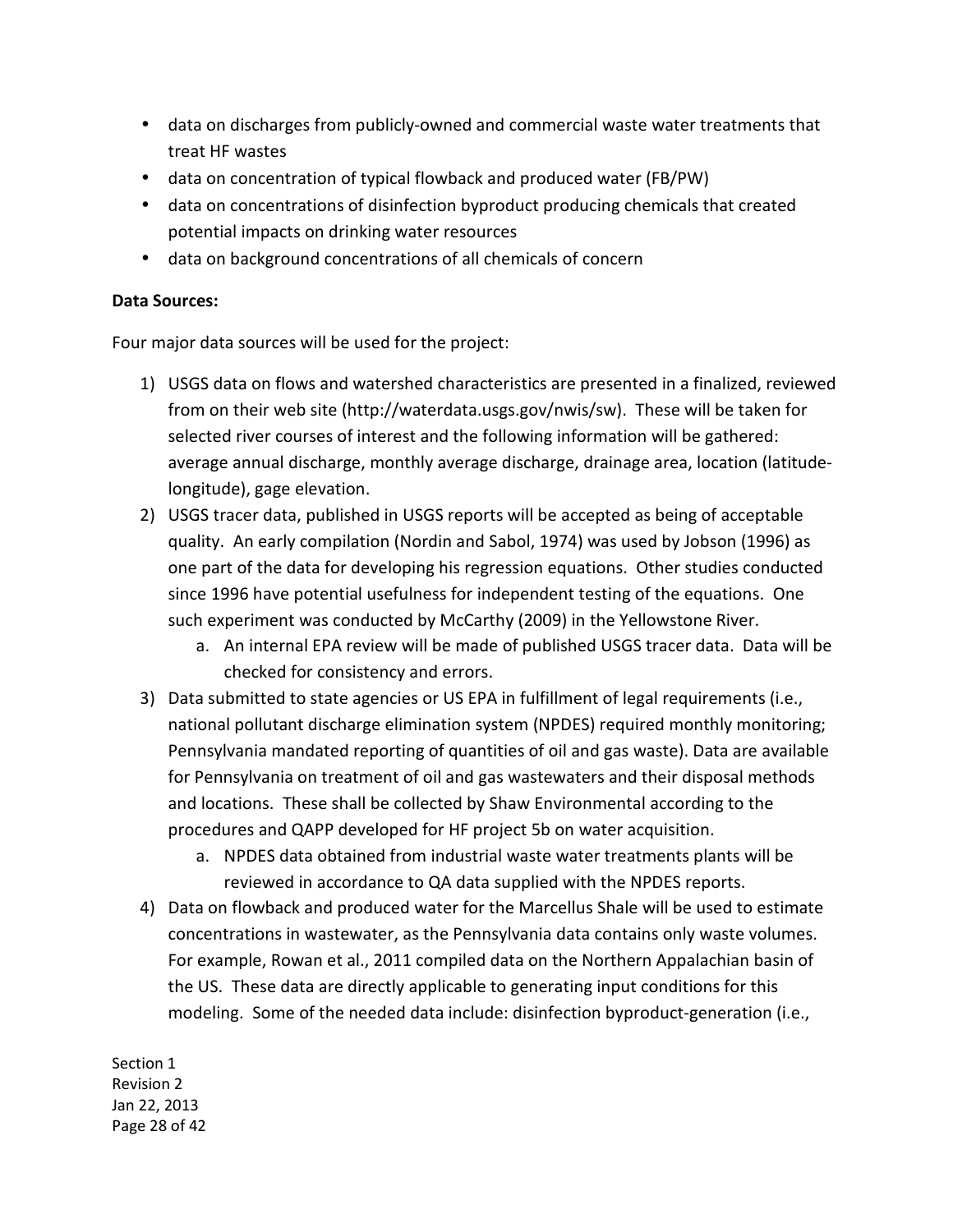Krasner et al., 2006) and background concentration data for bromide, total dissolved solids and naturally occurring radioactive materials.

 Data from the four above-mentioned sources will be accepted as being of sufficient quality for this project: USGS data streamflow data, data from USGS reports, data reported to state agencies for compliance, and peer-reviewed, published literature.

 Since the purpose of the modeling is to assess generic disposal conditions, input parameters describing the discharge flow, discharge concentration, and discharge timing will be treated as uncertain, but based on the NPDES permit data. For example, if the discharge concentration from a plant varies over several models from x mg/L to y mg/L, the discharge on any given day could be constructed randomly from a uniform distribution with end points of x mg/L and y mg/L.

 Procedures developed for minor calculation/manipulation of data will be described and documented in the participant's laboratory notebooks. Subsequent usage of these calculations will be referenced to appropriate pages of the notebooks.

# **B10 Data Management and Hardware/Software Configuration**

 Data for this project will be stored as described in section "A9 Documents and Records," which includes electronic input and output files, spreadsheets and laboratory notebooks.

 The PI is responsible for maintaining data files, including their security and integrity. All files will be stored (electronic) and labeled to identify this project.

 Laboratory notebooks of the researchers will be the primary key to all data used in the project. The PI's (Weaver) notebook will summarize all data, models and model applications for the project. A spreadsheet/word document will be developed to summarize all available data. This spreadsheet will contain a description of the item, source, and location of computer files containing more information (if applicable). This spreadsheet will be continuously available to all project members by using the ORD O: drive. Ultimately the spreadsheet will become part of the project report.

The data management spreadsheet will be stored in

MyDocuments/Research/HF/SurfaceWaterScenario/Weaver/100-Modeling/aaa-ModelName/000-DataSummary

 Section 1 Revision 2 Jan 22, 2013 Page 29 of 42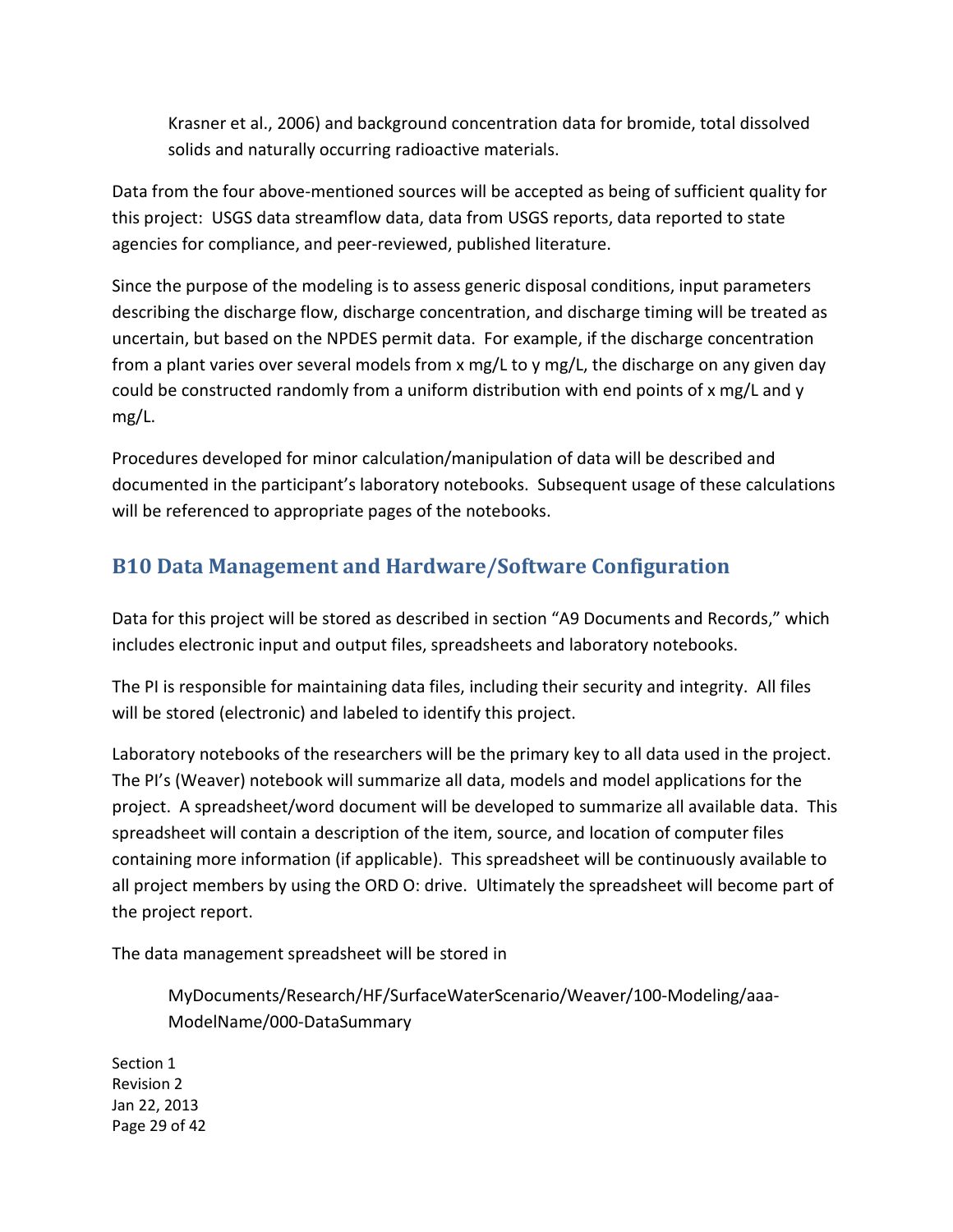And will be named

SurfaceWaterScenarioDataManagement.xlsx

Similarly model runs will be catalogued in a spreadsheet/word document

The data management spreadsheet will be stored in

MyDocuments/Research/HF/SurfaceWaterScenario/Weaver/Records/Modeling

And will be named

SurfaceWaterScenarioModelRunManagement.xlsx

 Data in hard copy form will be manually entered into Excel spreadsheets or model input files on designated GWERD staff computer and will given to the PI.

 A minimum of ten percent of electronic data in spreadsheets or in model input files will be spot-checked to ensure accuracy of the transfer. If errors are detected during the spot-check, the entries will be corrected. Detection of an error will prompt a more extensive inspection of the data, which could lead to a 100% check of the data set being entered at that time if multiple errors are found. The checks shall be documented in lab notebooks to demonstrate that appropriate checking has been performed, and that corrections have been made. Spreadsheet cells that are corrected shall be colored to show where changes were made.

 Model inputs and model outputs will be validated by initial and final reviews: This will include checking to assure that the model input files contain the intended input values, and after completing model runs, that model outputs correspond to the correct sets of inputs. When compiled for presentation, compilations (likely to be in spreadsheets) will be checked against actual output files, using the 10%/100% checking criteria described above.

 USGS stream gage data will be used to generate parameter estimates needed for use in the Jobson equations. Treatment of these data shall be as follows:

 Discharges and drainage areas will be obtained from the database developed under project 5b and its QA procedures.

 Distances along rivers: Distances along rivers are calculated in ESRI software using built- in procedures. The calculated distances will be spot checked (minimum of 10%; 100% check if multiple errors found) using appropriate techniques (i.e., subdividing the river into segments, then adding the segments to assure that the results from both approaches are consistent). Checks will be documented in lab notebooks.

 Section 1 Revision 2 Jan 22, 2013 Page 30 of 42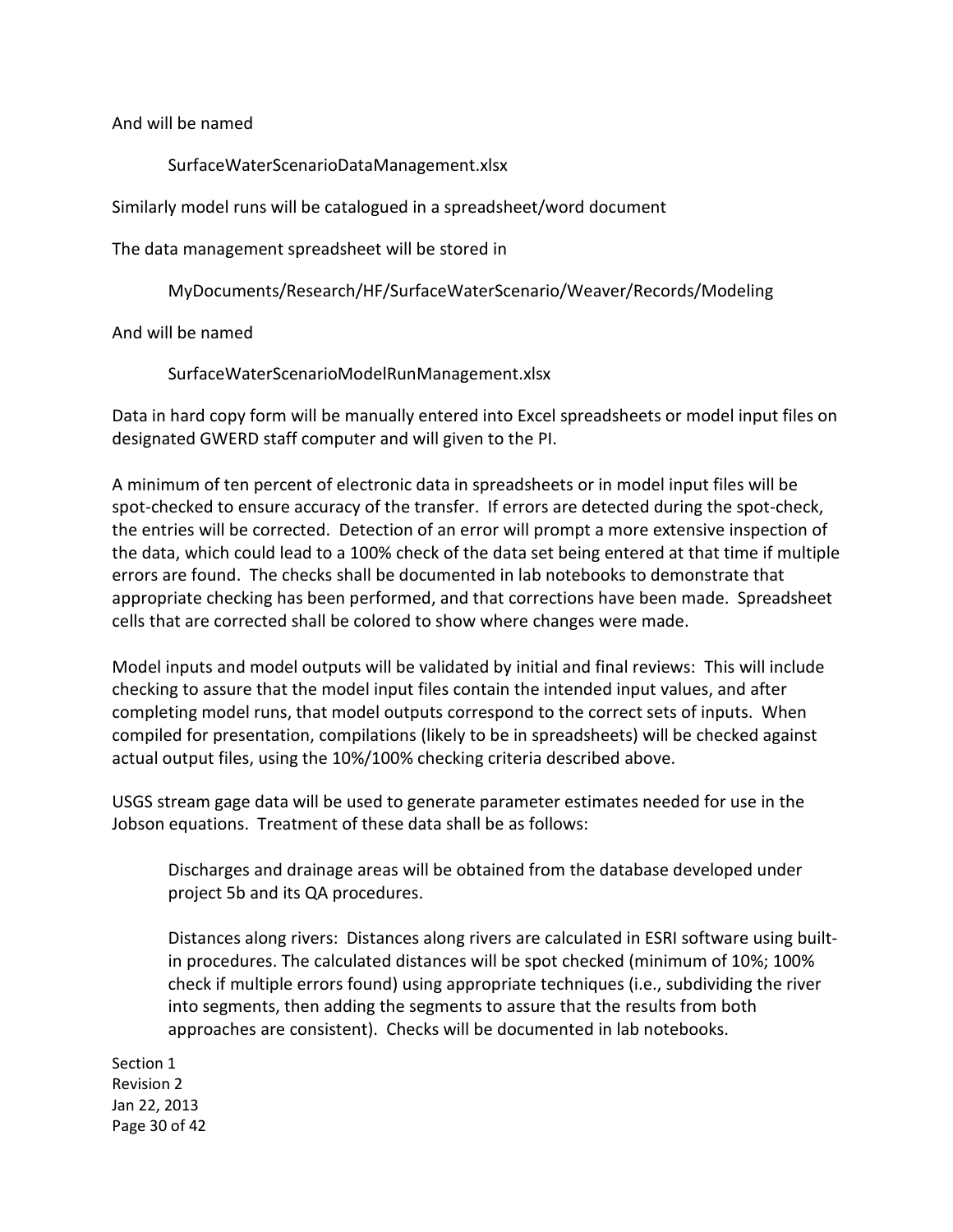Slopes: Slopes are calculated from gage elevations and distances along the rivers. A hand check of calculated river slopes will be performed, using the criteria for data checking (minimum of 10%; 100% check if multiple errors found).

#### **Hardware and Software Configuration**

 Hardware: Calculations will be performed with agency standard CTS and ORD computers. Two immediately available machines are in the possession of the PI: CTS Dell #CTS008316 and ORD Dell Latitude D630, decal #002507.

 Software: Both of these machines use Windows XP. Standard software will be used in this project: Microsoft Office Word and Microsoft Office Excel are planned for data evaluation and generic screening calculations. Modeling codes such as WASP, QUAL2K, or others will be employed for the watershed simulations.

 Java program development shall be undertaken using the Java Version 1.6 or higher and the Eclipse Development Environment. Eclipse is documented at [http://www.eclipse.org/.](http://www.eclipse.org/) 

### **C1 Assessments and Response Actions**

#### **Model Performance Testing**

 The performance of all models used in this task will be tested against available USGS tracer data. These data will be used for ground truthing the model application as they will be used to answer the question of "How well does the model represent actual conditions in the field". These assessments will be documented and reported as part of the project results.

 USGS tracer data are available for numerous rivers, streams and creeks around the US (e.g., Nordin and Sabol, 1974, P.M. McCarthy, 2009). These experiments generally consist of release of a known mass of tracer dye into a flowing river. Concentration-versus- time data are collected at a number of downstream locations. These tracer data provide the means of testing numerical models, because the data directly incorporate travel time and turbulent dispersion of the tracer. The empirical calculations of Jobson (1996) permit calculation of travel time and concentration without calibration. Thus, a test of this calculation method is its ability to replicate tracer experiment data. Several data sets will be selected from USGS tracer literature and used to test Jobson empirical results. Results, from these tests, will be documented in laboratory notebooks. Since numerous tracer experiments exist, a set of data

Section 1 Revision 2 Jan 22, 2013 Page 31 of 42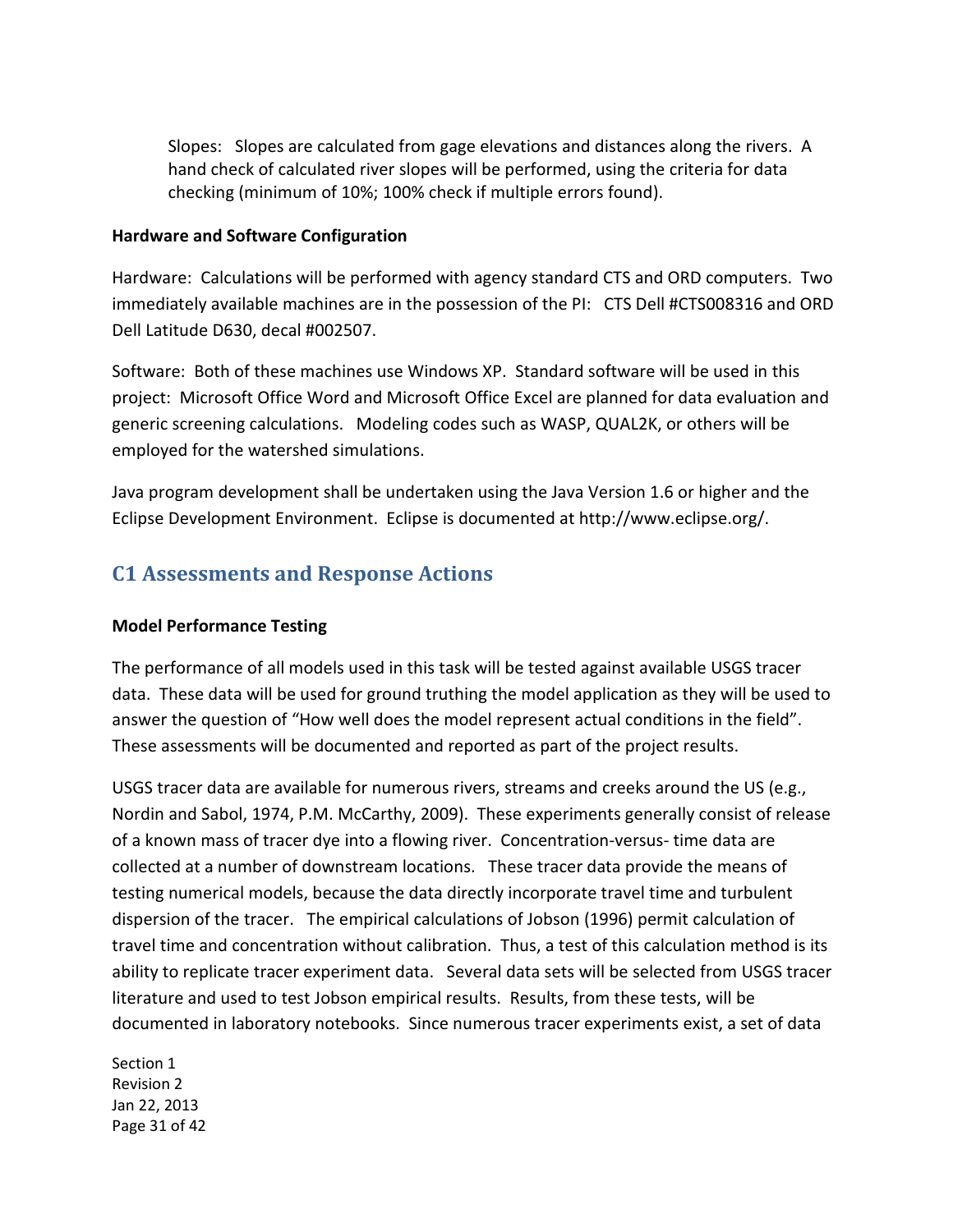from Nordin and Sabol, 1974 will be used for the testing. Rivers/creeks will be chosen to cover the entire range of flow rates in the Nordin and Sabol data set. One or more data sets will be selected that were not used in development of the Jobson equations (Yellowstone River, McCarthy, 2009). Since models are inherently dependent on the choices made for their inputs, the response of the model to variation in inputs will be determined. Sensitivity analysis seeks to determine the response of the model to a unit change in each of its inputs. The results of sensitivity analysis allow an importance ranking of the parameters to be established, with the implication that the most important parameters should receive the most attention—i.e., additional data collection and refinement of estimated values.

 Uncertainty analysis brings to the assessment, the combined influence of sensitivity to input parameters and the range of values seen in model application. In the planned work the parameters to be varied are:

Discharge concentration, flow rate, duration,

River flow: high, medium or low,

River characteristics: slope, drainage area, average annual discharge

Distance to nearest receptor.

 Results from repeated simulation will determine if a consistent pattern of parameter importance exists. If so, this will be documented as a result of the simulations.

 The model results will be based on mass balance, travel time and peak concentration. For each tracer experiment the mass injected, travel time to each measurement station and peak concentration are available and will be used to judge model results.

 Mass balance errors are expected to be controlled to be less than 10% between the empirical model results and a specific tracer experiment. Because the empirical data analysis was not developed with a specific mass balance constraint, 10% error is considered appropriate.

 Because the regression equations used in the empirical model have scatter, the travel time and peak concentration are not expected to always match individual tracer data. Tracer data are expected, however, to fall within the boundaries of statistical, Monte Carlo results from the model. A selection of tracer experiments will be used to demonstrate the model performance for conditions covering the range of observed flows. When the numerical model is used in an uncalibrated manner with predicted transport velocities and dispersion coefficients, a similar

Section 1 Revision 2 Jan 22, 2013 Page 32 of 42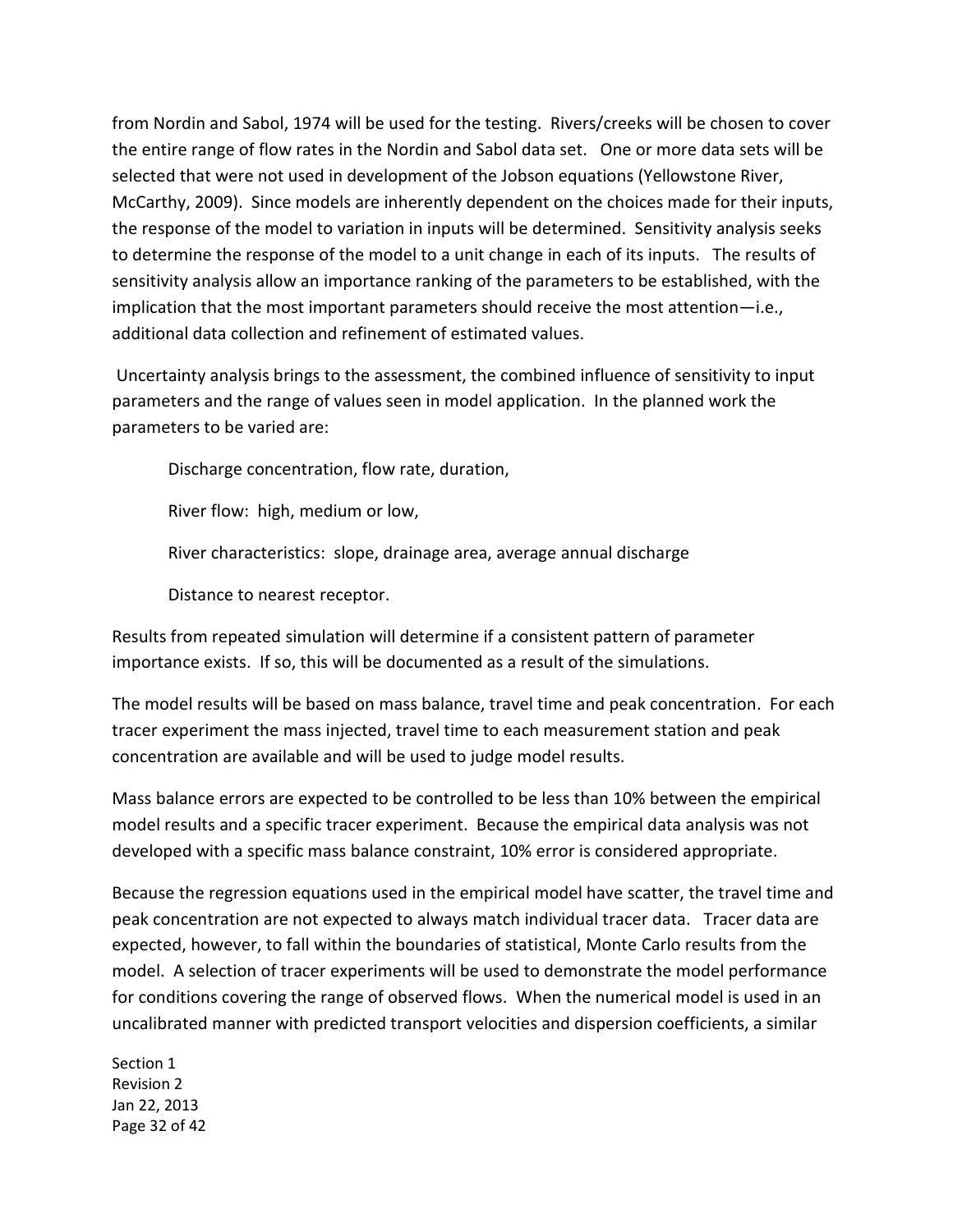approach will be used: the statistical parameter of the Monte Carlo output will be expected to include the tracer experiment results.

 Numerical models can be calibrated to tracer data. The match between the calibrated model and a tracer experiment will be quantified with a squared error criterion. In calibration the goal will be to minimize the squared error:

 $\hat{\phantom{a}}$ 

where are the concentrations observed at a measuring location, and ^ are the modeled concentrations.

#### **QA Audits**

 A Technical systems audit (TSA) was conducted on March 1, 2012, early enough in the project to allow for identification and correction of any issues that may affect data quality. Detailed checklists, based on the procedures and requirements specified in this QAPP, related SOPs, and EPA Policies were prepared and used during the audit. A QA assessment (comparable to an Audit of Data Quality on measurement projects) will be conducted on a representative sample of data. This assessment and its timing was discussed during the TSA. This assessment will trace data from its source, through the modeling process to its output and compare it with that generated during the project. These audits will be conducted with contract support , with oversight by Steve Vandegrift, QAM.

See Section C2 for how and to whom assessment results are reported.

 Assessors do not have stop work authority; however, they can advise the PI if a stop work order is needed in situations where data quality may be significantly impacted, or for safety reasons. The PI makes the final determination as to whether or not to issue a stop work order.

 For assessments that identify deficiencies requiring corrective action, the audited party must provide a written response to each Finding and Observation to the QA Manager, which shall include a plan for corrective action and a schedule. The PI is responsible for ensuring that audit findings are resolved. The QA Manager will review the written response to determine their appropriateness. If the audited party is other than the PI, then the PI shall also review and concur with the corrective actions. The QA Manager will track implementation and completion of corrective actions. After all corrective actions have been implemented and confirmed to be

Section 1 Revision 2 Jan 22, 2013 Page 33 of 42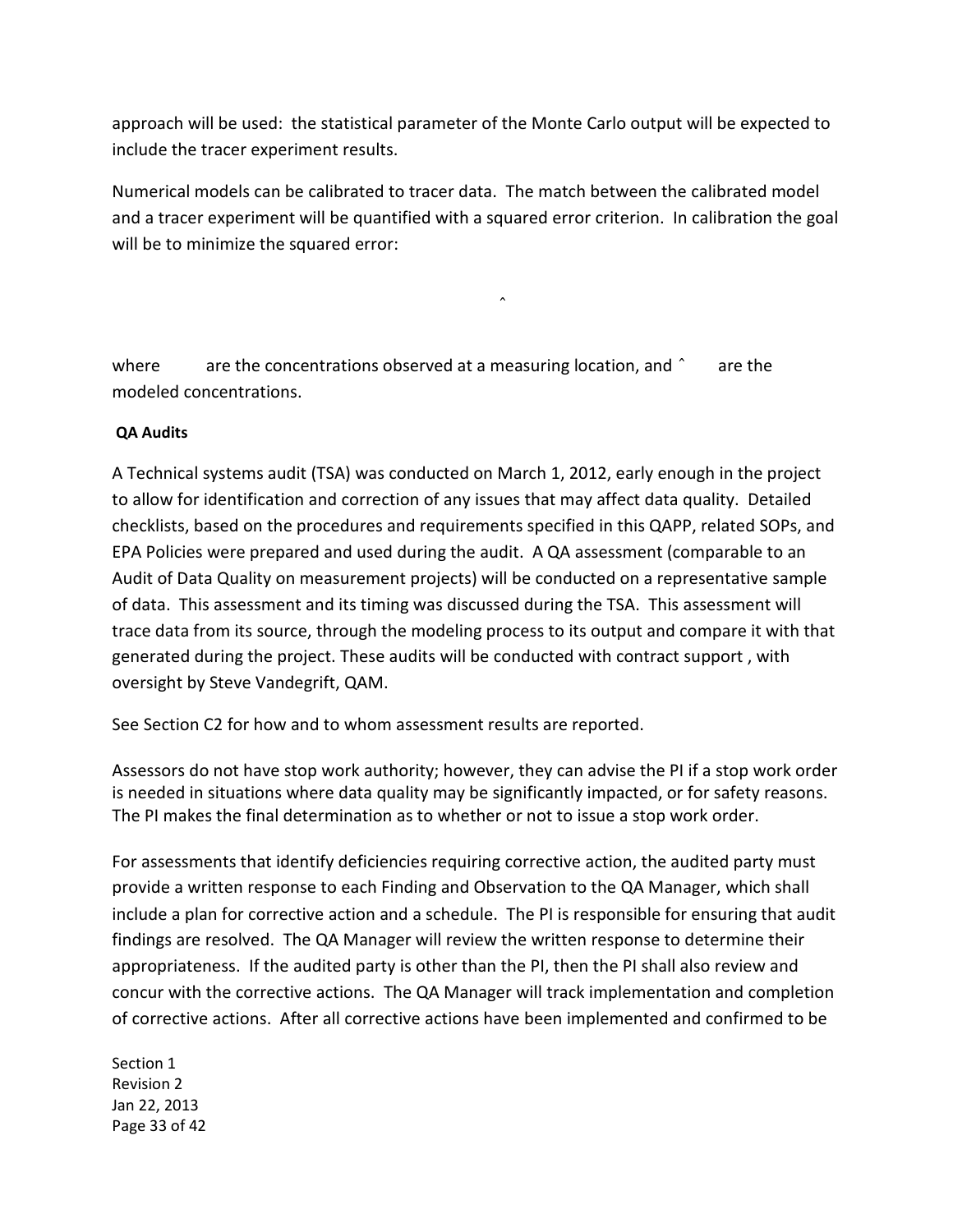completed, the QA Manager shall send documentation to the PI and his supervisor that the audit is closed. Audit reports and responses shall be maintained by the PI in the project file and the QA Manager in the QA files, including QLOG.

 At the conclusion of a TSA, a debriefing shall be held between the auditor and the PI or audited party to discuss the assessment results. Assessment results will be documented in reports to the PI, the PIs first-line manager, and the Technical Research Lead. If any serious problems are identified that require immediate action, the QAM will verbally convey these problems at the time of the audit to the PI.

 The PI is responsible for responding to the reports as well as ensuring that corrective actions are implemented in a timely manner to ensure that quality impacts to project results are minimal.

## **C2 Reports to Management**

 Progress reports will be made at the monthly project conference calls. These will include information on quality assurance and documentation.

 All final audit reports shall be sent to the first-line manager of the PI, the Technical Research Lead, and copied to the PI. Audit reports will be prepared by the QA Manager with input from the QA support contractor where audit performance was delegated. Specific actions will be identified in the reports.

Section 1 Revision 2 Jan 22, 2013 Page 34 of 42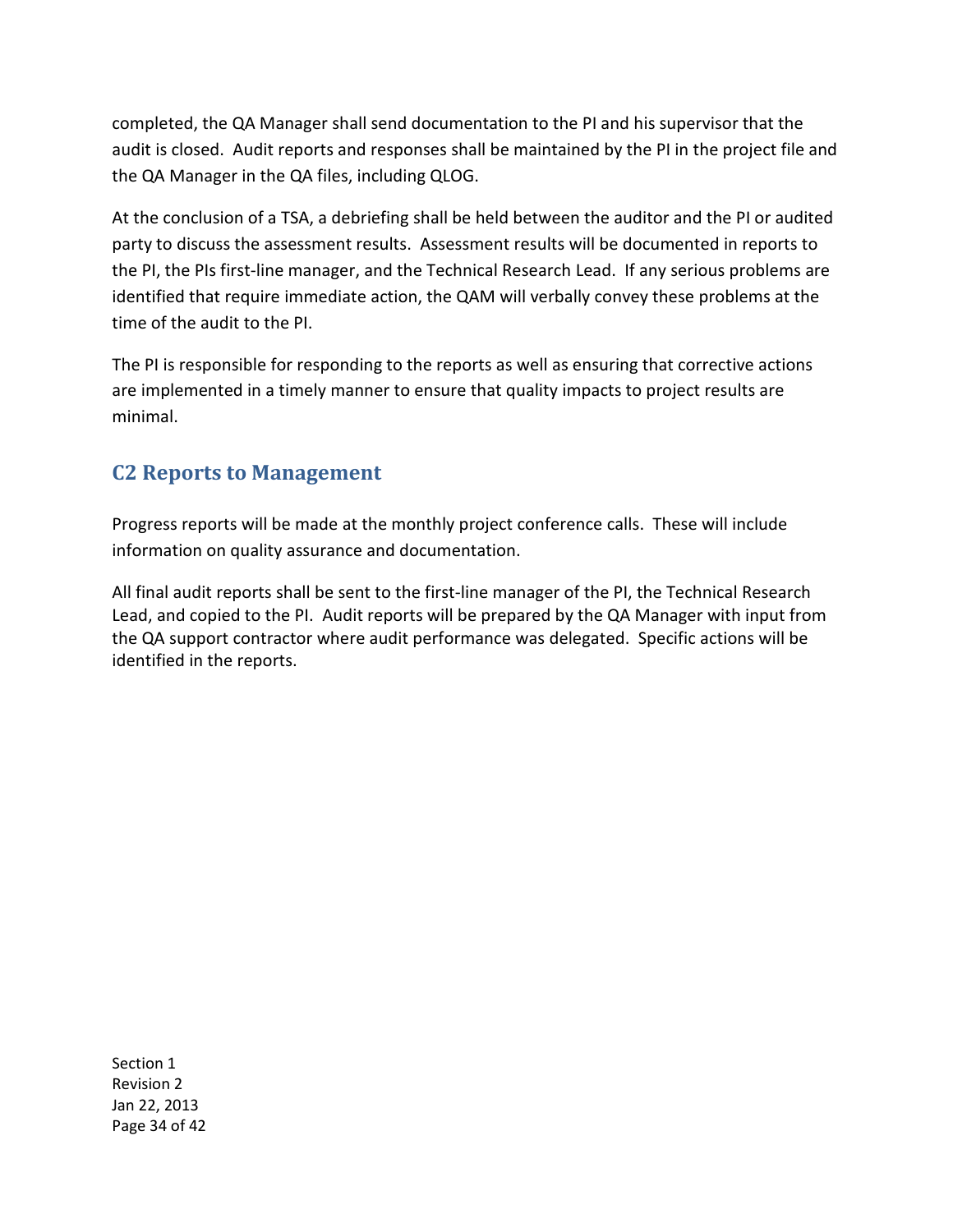# **D1 Data Review, Verification, and Validation**

 Data review, verification, and validation will focus initially on the acceptability of literature data for simulation purposes. This review will rely on expert judgment, criteria presented in Section B9, and a broad knowledge of the literature on several topics including generalized transport in rivers, disinfection byproduct research and chemical transport.

 Model verification, defined here as the determination that the model solves its equations correctly, will be demonstrated through specific documented tests of the software. These include tests of the geometry of river network connections, mass balance (error <10% considered acceptable), and tests of other internal algorithms. The latter include testing the construction of the triangular distributions used to create the empirical distributions, the empirical peak concentration calculation, determining the average concentration in empirical concentration distributions, determining the peak-to-peak transport time, and other algorithms seen to be critical to the results. Post-processing of the data is used to generate basic statistics and histograms from the results. These will be tested by comparison to results obtained from the output statistical distributions using functions in Microsoft Excel. Where internal statistical tests are used their results will be compared against results obtained from MINITAB (Version 14.13.)

 Model validation, defined here as the demonstration that the model correctly serves its purpose, will be conducted primarily through comparison with published tracer experiments, the internal numerical model, and external numerical model(s) as was described in section A6. The numerical models have the capacity to be calibrated to the tracer data sets through parameter adjustment; therefore using the squared error (see section C1) provides a metric for judging the ability of the model to match the measured tracer distribution. Matches demonstrate the ability of numerical models to represent actual contaminant distributions, subject to the choice of parameter values. Because in this project there are not data to which to calibrate the models, the validation step is dependent on the use of the empirical model and the numerical model using the Deng et al. (2002) estimate of the dispersion coefficient. The use of these two approaches ties the current modeling to the data-based approaches which were used to develop these methods. By using only Monte Carlo results, with their incorporated uncertainty, the best use of the underlying empirical data will be made.

Section 1 Revision 2 Jan 22, 2013 Page 35 of 42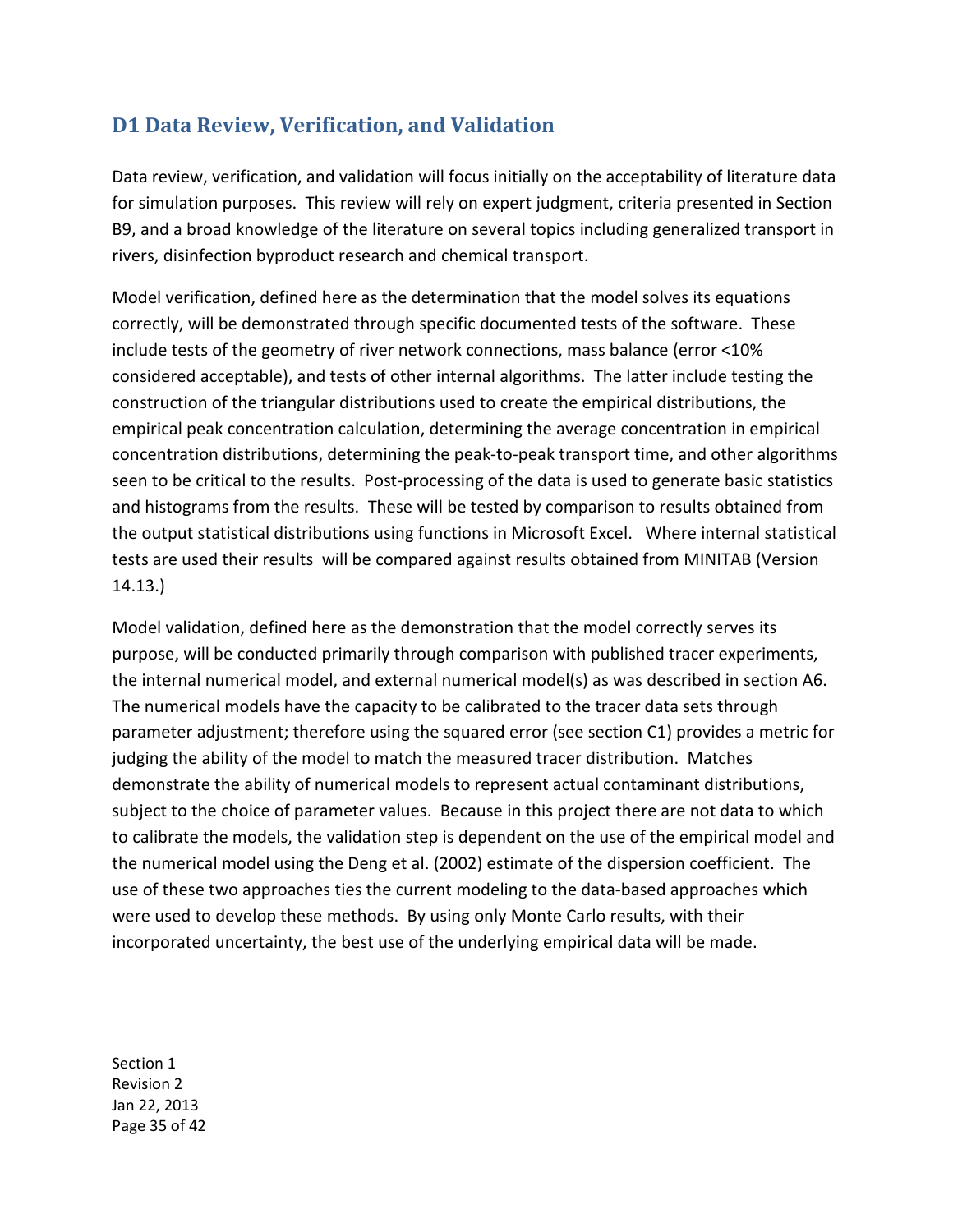Data or model results will not be released outside of the Robert S. Kerr Environmental Research Center until they have been reviewed, verified and validated as described below. The PI is responsible for deciding when project data can be shared with interested stakeholders in conjunction with NRMRL Management's approval.

### **D2 Verification and Validation Methods**

 Quantitative comparisons will be used when allowed by data availability. These will be used to develop a metric, say least squares, that can provide an objective fitting parameter. These are expected to allow for the actual tracer data to be shown to be within boundaries predicted by the scenario model results. See more discussion in section D1

## **D3 Reconciliation with User Requirements**

 The project leader is likely to be a part of the writing team for the 2012 and 2014 reports to congress. Through this and the leadership of the theme lead (Stephen Kraemer), the model results will remain focused on the appropriate objectives. Dr. Kraemer will serve as a reviewer at each critical stage of the project.

Section 1 Revision 2 Jan 22, 2013 Page 36 of 42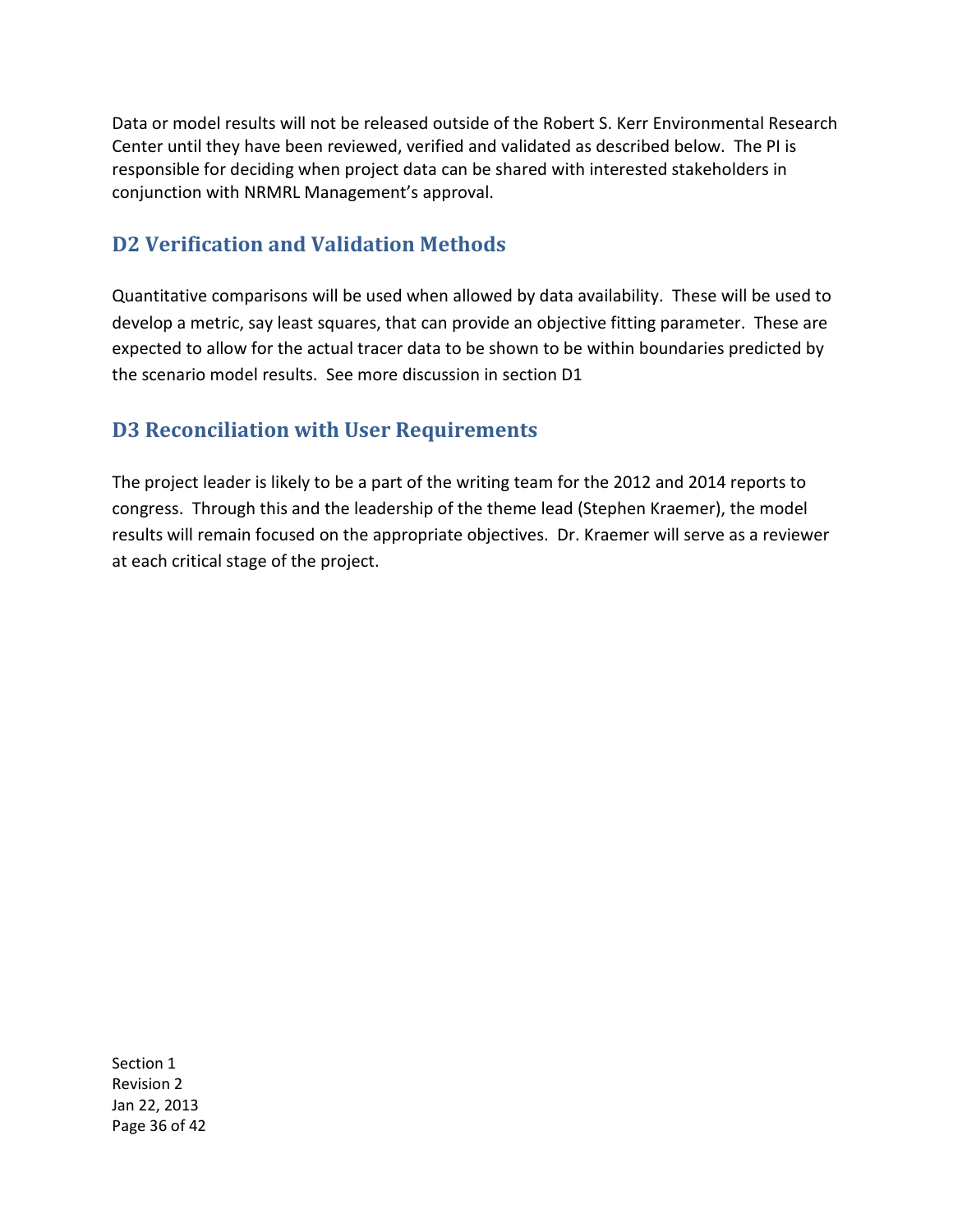### **References**

 Ambrose, R.B, Hill, S.I., Mulkey, L.A., 1983, User's Manual for the Chemical Transport and Fate Model (TOXIWASP), Version 1, EPA 600/3-83-005

 Ambrose, R.B, Wool, T.A. , 2009, WASP7 Stream Transport Model Theory and User's Guide, 2009, EPA/600/R-09/100.

 Aris, 1956, On the dispersion of a solute in a fluid flowing through a tube, Proceedings of the Royal Society of London, Series A, Mathematical and Physical Sciences, Vol. 235, No. 1200, April 10, 67-77.

 Clark, C.E., Veil, J.A., 2009, Produced Water Volumes and Management Practices in the United States, U.S. Department of Energy, National Energy Technology Laboratory, Contract DE-AC02- 06CH11357, 60 pp.

 Deng, Z.-Q., Bengtsson, L., Singh, V.P., Adrian, D.D., 2002, Longitudinal Dispersion Coefficient in Single-Channel Streams, American Society of Civil Engineers, Journal of Hydraulic Engineering, October, 901-916, DOI: 10.1061/(ASCE)0733-9429(21002)128:10(901).

 DiToro, D.M., Fitzpatrick, J.J. , Thomann, R.V., 1981, Documentation for Water Quality Analysis Simulation Program (WASP) an Model Verification Program (MVP), EPA 600/3-81-044.

 Holley, E.R and G.H. Jirka, 1986, Mixing in Rivers, U.S. Army Corps of Engineers, Environmental and Water Quality Operational Studies, Technical Report E-86-11, Contract No. DACW83-M-0737.

 Jobson, H.E., 1996, Prediction of Traveltime and Longitudinal Dispersion in Rivers and Streams, United States Geological Survey, Water-Resources Investigations Report 96-4013.

 Kilpatrick, F.A., and K. R. Taylor, 1986, Generalization and application of tracer dispersion data, Water Resources Bulletin, 22(4), 537-548.

 Krasner, S.W., Weinberg, H.S., Richardson, S.D., Pastor, S.J., Chinn, R., Sclimenti, M.J., Onstad, G.D., Thruston, A.D., 2006, Occurrence of a new generation of disinfection byproducts, Environmental Science and Technology, 40, 7175-7195.

 Section 1 Revision 2 Jan 22, 2013 Page 37 of 42 McCarthy, P.M., 2009, Travel Times, Streamflow Velocities, and Dispersion Rates in the Yellowstone River, Montana ,United States Geological Survey, Scientific Investigations Report 2009-5261.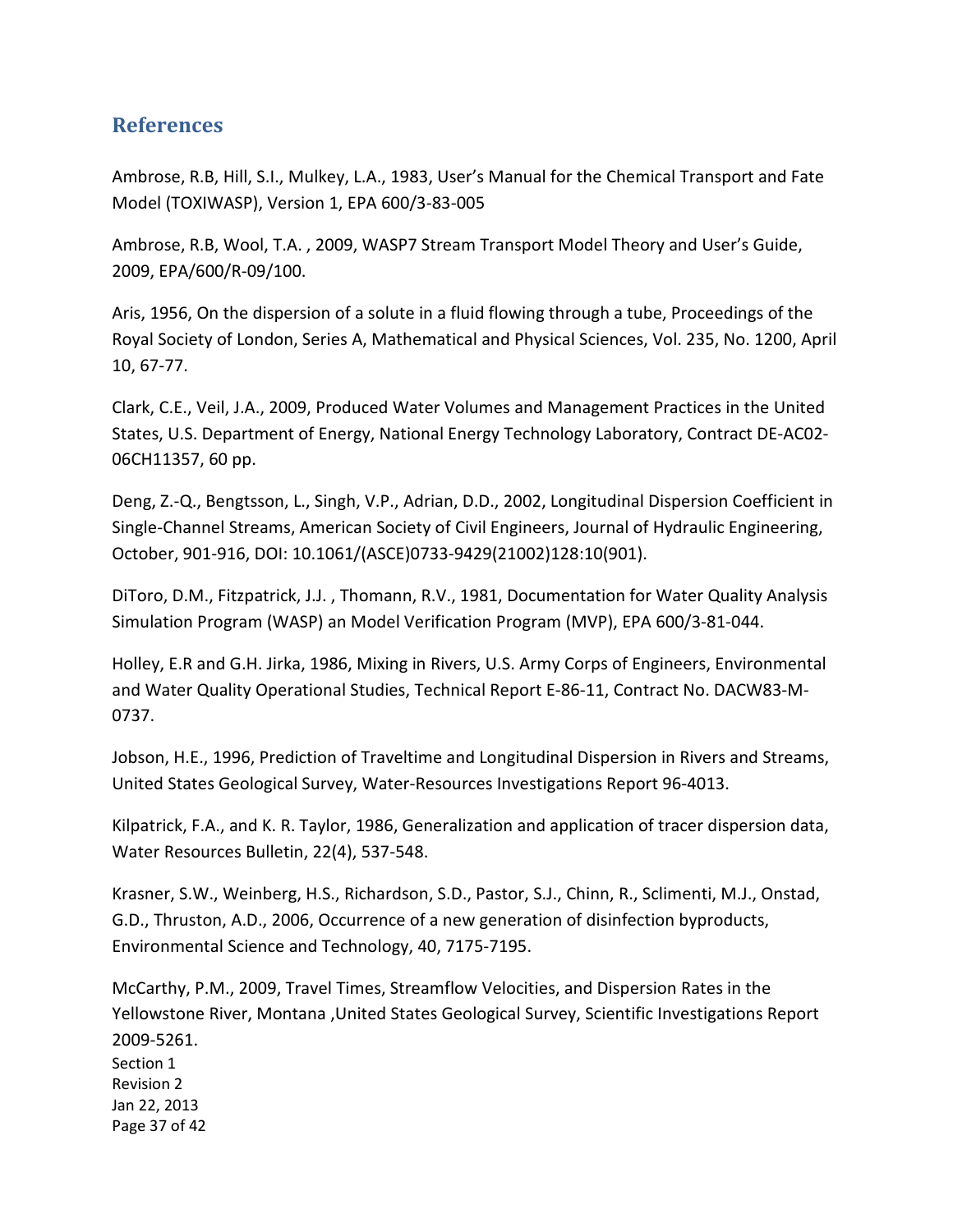McClave, J.T., Sincich, T., 2003, Statistics, 9<sup>th</sup> ed, Prentice-Hall, Upper Salld River, New Jersey, 822 pp.

Moore, D.S., McCabe, G.P., Craig, B.A., 2009, Introduction to the Practice of Statistics,  $6^{th}$  ed, extended version, W.H. Freeman and Company, NY, 766 pp + appendices.

 Nordin, C.F., Sabol, G.V., 1974, Empirical Data on Longitudinal Dispersion in Rivers, United States Geological Survey, Water-Resources Investigations 20-74.

 Oreskes, N., 2003, The Role of Quantitative Models in Science, in Models in Ecosystem Science, C.D. Canham, J. J. Cole, and W. K. Lauenroth, eds., Princeton University Press, 13-31.

 Reed, L.A. Stuckey, M.H., 2002, Prediction of Velocities for a Range of Streamflow Conditions in Pennsylvania, United States Geological Survey, Water-Resources Investigations Report 01-4214.

 Rowan E.L., M.A. Engle, C.S. Kirby, T.F. Kraemer, 2011, Radium Content of Oil- and Gas-Field Produced Water in the Northern Appalachian Basin (USA): Summary and Discussion of Data, United States Geological Survey, Scientific Investigations Report 2011-5135.

 Tillman, Fred D and James W. Weaver, 2006, Uncertainty from Synergistic Effects of Multiple Parameters in the Johnson and Ettinger (1991) Vapor Intrusion Model, Atmospheric Environment, 40(22) 4098-4112.

 Weaver, James W., 2004, Characteristics of Spilled Oils, Fuels, and Petroleum Products: 3a. Simulation of Oil Spills and Dispersants Under Conditions of Uncertainty, United States Environmental Protection Agency, Washington, D.C., EPA 600/R-04/120.

 Weaver, James W., Caroline L. Tebes-Stevens, Kurt Wolfe, 2002, Uncertainty in Model Predictions Plausible Outcomes from Estimates of Input Ranges, Brownfields 2002, Charlotte, North Carolina, Nov 13-15, 2002.

Section 1 Revision 2 Jan 22, 2013 Page 38 of 42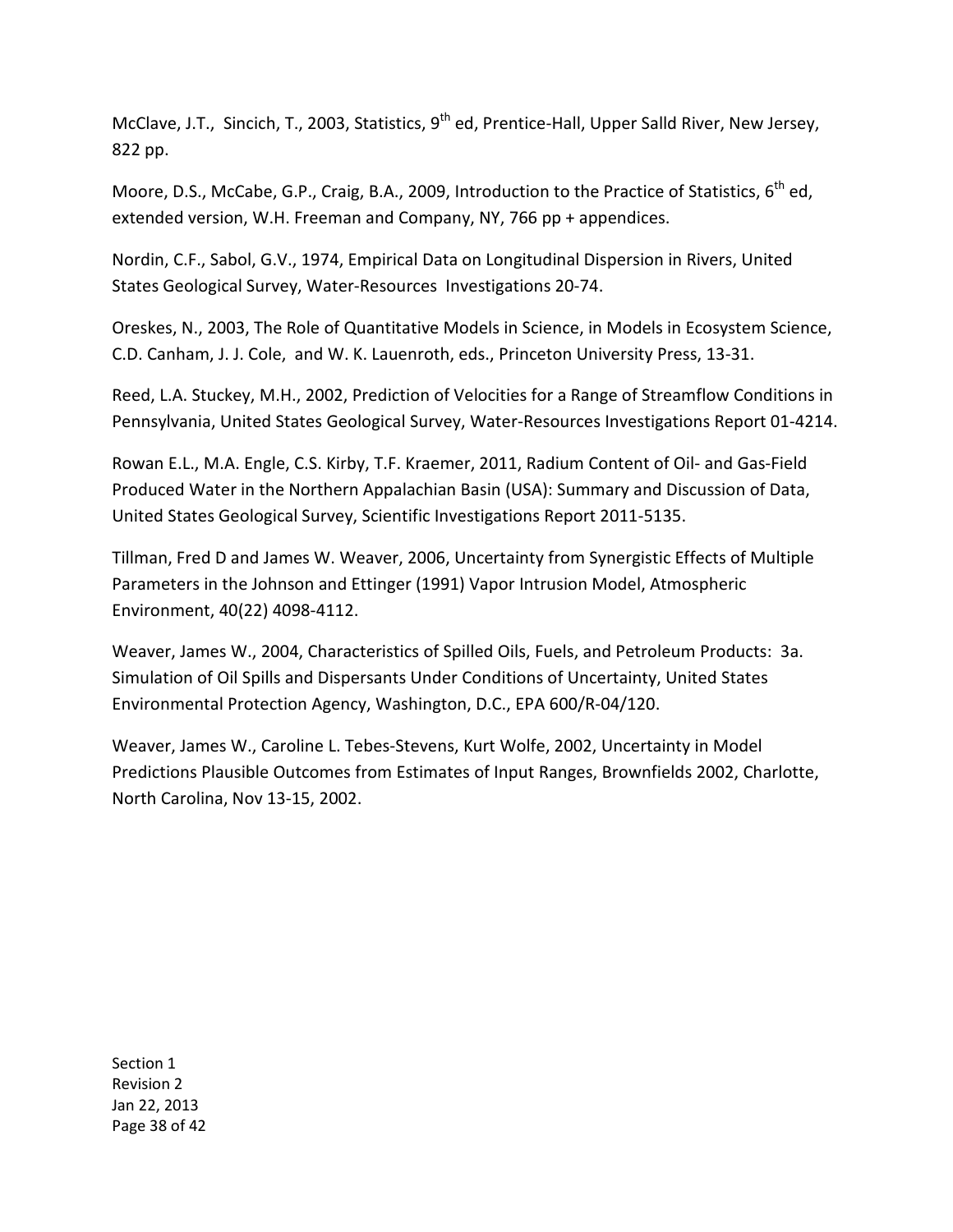## **REVISION HISTORY:**

| Revision       | Date      | Revision                                                                                                                                                                                                                                                                                                                                                                                                                                                                                                                                                                                                                                                                                                                                                                                                                                                                                                                                                                                                                                                                                                                                                                                                                                                                                                                                                                                                                                                         |
|----------------|-----------|------------------------------------------------------------------------------------------------------------------------------------------------------------------------------------------------------------------------------------------------------------------------------------------------------------------------------------------------------------------------------------------------------------------------------------------------------------------------------------------------------------------------------------------------------------------------------------------------------------------------------------------------------------------------------------------------------------------------------------------------------------------------------------------------------------------------------------------------------------------------------------------------------------------------------------------------------------------------------------------------------------------------------------------------------------------------------------------------------------------------------------------------------------------------------------------------------------------------------------------------------------------------------------------------------------------------------------------------------------------------------------------------------------------------------------------------------------------|
| Number         | Approved  |                                                                                                                                                                                                                                                                                                                                                                                                                                                                                                                                                                                                                                                                                                                                                                                                                                                                                                                                                                                                                                                                                                                                                                                                                                                                                                                                                                                                                                                                  |
| 0              | 9/10/11   | New document                                                                                                                                                                                                                                                                                                                                                                                                                                                                                                                                                                                                                                                                                                                                                                                                                                                                                                                                                                                                                                                                                                                                                                                                                                                                                                                                                                                                                                                     |
| 1              | 2/22/12   | A3, A4, Organization Chart: additional project personnel added<br>$\bullet$<br>A6, Model Selection: additional text included on Jobson's technique<br>$\bullet$<br>A6, Definition and Testing of a Simplified Scenario: text added on<br>$\bullet$<br>scenario development explanation of departure from original plan<br>on generic simulations<br>Added description of Jobson (1996) equations<br>٠<br>Updated timing of milestones on p. 10<br>$\bullet$<br>A7, deleted second paragraph in "Data with Known Quality"<br>$\bullet$<br>A7, added section on "Documenting Code Development"<br>$\bullet$<br>A7, added second paragraph to "Model Uncertainty"<br>$\bullet$<br>A9, provided more detail on file structure for storing electronic<br>$\bullet$<br>copies and file naming convention<br>Added detail for Shaw Environmental data file structure<br>$\bullet$<br>B7, added description of calibration and goodness-of-fit<br>$\bullet$<br>B9, added detailed description of data that will be used and is<br>$\bullet$<br>considered acceptable<br>B10, added description of checks for each data type<br>$\bullet$<br>C1, "Model Performance Testing," added discussion on the use of<br>$\bullet$<br>tracer data to test Jobson empirical results<br>C1 subsurface example switched to surface water example<br>$\bullet$<br>C1, "QA Audits," provided clarification on ADQs<br>$\bullet$<br>References, additional references added<br>$\bullet$ |
| $\overline{2}$ | 2/28/2013 | TSA audit responses:<br>Branch Chief name changed to David Jewett<br>٠<br>Kay Pinley added as project participant<br>$\bullet$<br>Distribution list updated<br>$\bullet$<br>Signature sheet added for project participant awareness<br>$\bullet$<br>A4 Documentation of minor calculation procedures added to section<br>$\bullet$<br>A4<br>A6 Discussion of model choice included directly in QAPP: use of<br>$\bullet$<br>the empirical model, backed by an internal numerical approach and<br>external confirmation using EPA wasp.<br>A6 Text added to describe usefulness of empirical approach, and<br>٠<br>the role for numerical models<br>Reference to Deng, 2002 added<br>$\bullet$<br>A6 Confirmatory use of WASP model added<br>$\bullet$<br>References to Ambrose et al. 1983, Ambrose et al., 2009 and<br>$\bullet$<br>DiToro et al., 1981 were added<br>Reference to Aris (1956) added<br>$\bullet$<br>A6 Milestones revised<br>$\bullet$<br>A9 code versioning described<br>$\bullet$                                                                                                                                                                                                                                                                                                                                                                                                                                                            |

Section 1 Revision 2 Jan 22, 2013 Page 39 of 42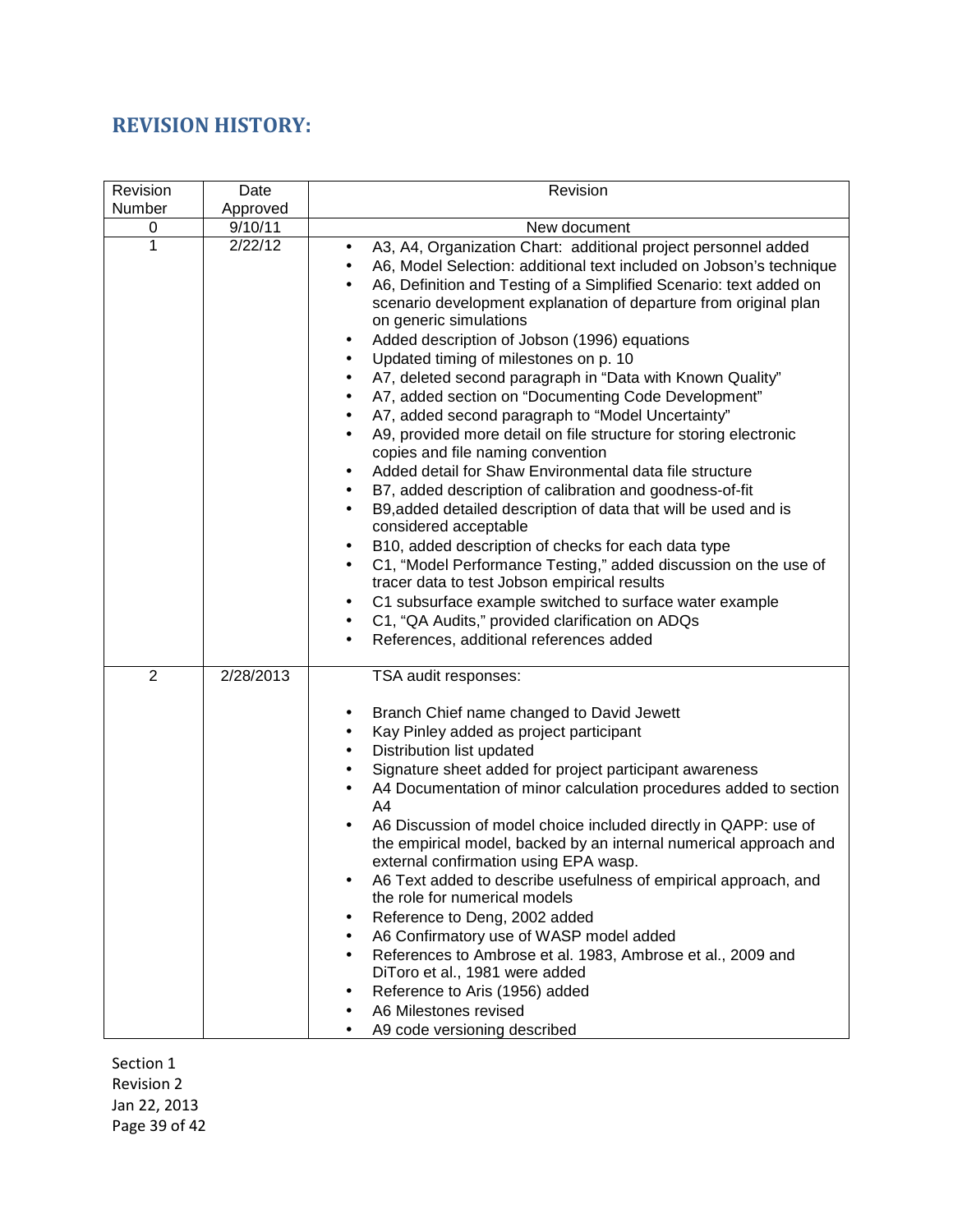|  | A7 code input document described<br>$\bullet$                                     |
|--|-----------------------------------------------------------------------------------|
|  | Statement added that QAPP revision for watershed simulation will                  |
|  | be added once model development and generic simulation                            |
|  | completed.                                                                        |
|  | B9 Acceptance criteria for USGS and NPDES data described<br>$\bullet$             |
|  | B9 Discussion of uncertainty in model inputs was added.<br>$\bullet$              |
|  |                                                                                   |
|  | C1, added paragraph on model performance testing.<br>$\bullet$                    |
|  | EPA directed response to API sponsored review comments:                           |
|  |                                                                                   |
|  | A5, additional production water management discussion added,<br>$\bullet$         |
|  | although I note that the version 0 and version 1 QAPP already                     |
|  | contained such information                                                        |
|  | Reference to Clark and Veil (2009) added<br>٠                                     |
|  | A5, Uncertainty analysis discussion added in sections B9, (review<br>$\bullet$    |
|  | comments incorrectly identified uncertainty discussion in A5)                     |
|  | A6 model selection discussion clarified in section A6 (see above)<br>$\bullet$    |
|  | A6 the more intensive focus on the empirical/statistical approach is<br>$\bullet$ |
|  | described in the revised QAPP (see above)                                         |
|  | A6 as we have not moved to the watershed modeling section of the                  |
|  | project, only a short clarification section has been added to the                 |
|  | QAPP.                                                                             |
|  | A6 funding section was deleted.<br>٠                                              |
|  | A6 description of products expanded and made more specific,<br>$\bullet$          |
|  | although the option for including future products remains.                        |
|  | A7 enhanced information uncertainty analysis has been included in<br>$\bullet$    |
|  | sections A7 and B9.                                                               |
|  | A7 the section on use of data has been expanded.<br>٠                             |
|  | A9 planned products are included in section A6, additional<br>$\bullet$           |
|  | information on their contents provided                                            |
|  | A9 configuration management has been added<br>٠                                   |
|  | B7 the discussion on calibration has been reviewed and slightly<br>$\bullet$      |
|  | updated. The reviewer fails to understand that the empirical model                |
|  | is not calibrated.                                                                |
|  | B7 corrective action for the case of the empirical model failing<br>$\bullet$     |
|  | statistical representation of tracer data is described.                           |
|  | B7 the role of sensitivity analysis has been added to the QAPP                    |
|  | C1 enhanced discussion of uncertainty analysis and sensitivity                    |
|  | analysis has been added to sections B9 and A7                                     |
|  | C1 reference to hydraulic conductivity and porosity has been<br>$\bullet$         |
|  | removed, but the point made by their inclusion is valid.                          |
|  | Disclaimer and EPA Quality description added.<br>٠                                |
|  | A7 Statistical analysis of Monte Carlo results added.<br>$\bullet$                |
|  |                                                                                   |
|  | Response to PQAM comments                                                         |
|  |                                                                                   |
|  | Milestones were updated with current dates                                        |
|  | TBD contract participants (SSC) have been removed, due to delay<br>$\bullet$      |
|  | in awarding contract. QAPP will be revised when SSC contractor                    |
|  | available                                                                         |

Section 1 Revision 2 Jan 22, 2013 Page 40 of 42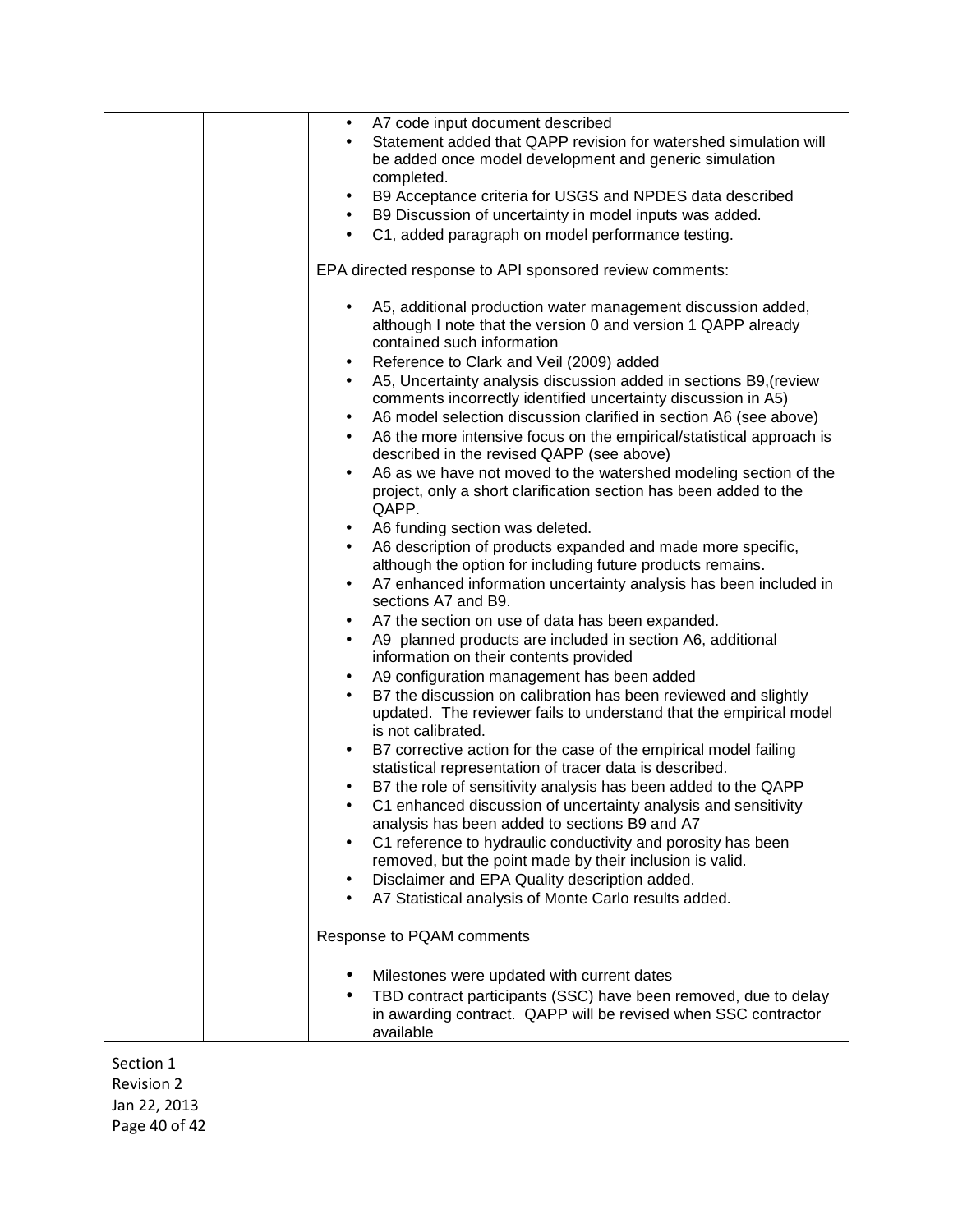|  | • C1 Assessment of the modeling process, input, output and data<br>included.<br>D1 Data review/verification/validation requirements were clarified |
|--|----------------------------------------------------------------------------------------------------------------------------------------------------|
|--|----------------------------------------------------------------------------------------------------------------------------------------------------|

Section 1 Revision 2 Jan 22, 2013 Page 41 of 42